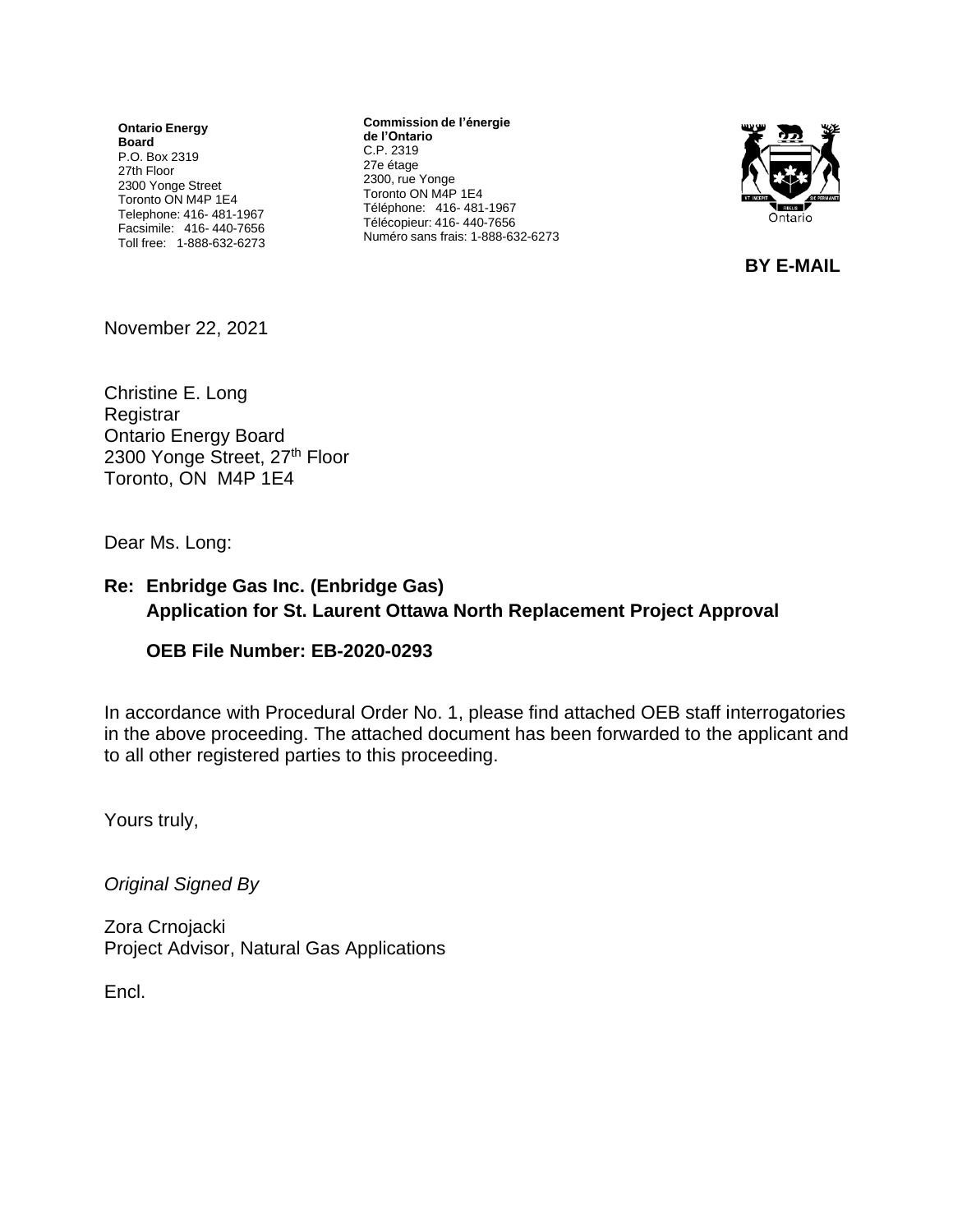

# **OEB Staff Interrogatories**

**Application for St. Laurent Ottawa North Replacement Project Approval**

# **EB-2020-0293**

**November 22, 2021**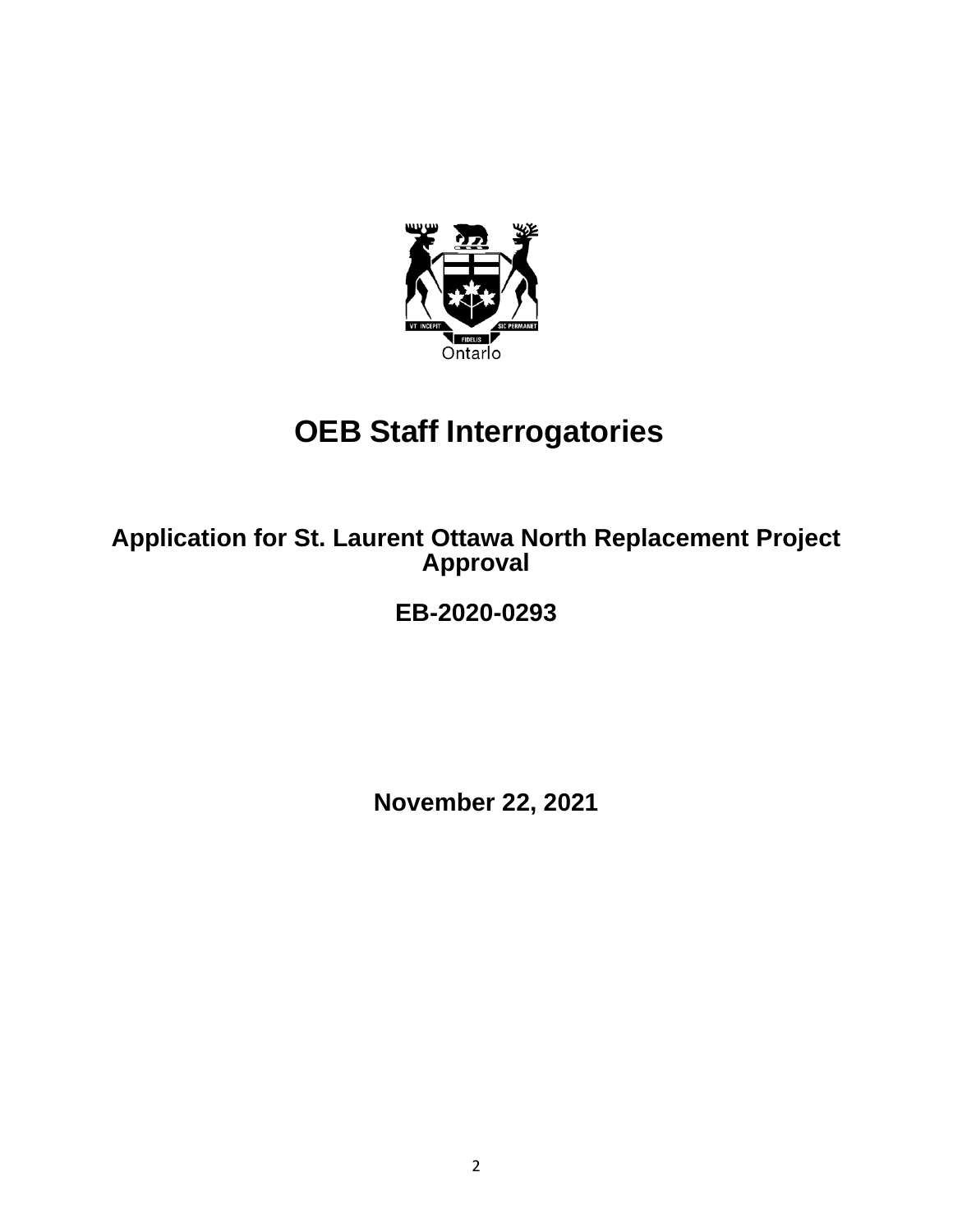### ISSUE 1.0 NEED FOR THE PROJECT

1.1 Staff.1 Exhibit B, Tab 1, Schedule 1 pages 14-15, paragraph 27; pages 35-48: Options Considered; page 41, Table 10: Asset Health Index

Enbridge Gas determined that the St. Laurent Ottawa North Replacement Project (Project) is needed to manage risks associated with the declining health of steel distribution mains of the St. Laurent system. As required by the *CSA Z662 – Oil and Gas Pipeline System* standards, Enbridge Gas has been monitoring the condition of its pipeline systems and associated risks and is responsible for implementing the Integrity Management Program. Enbridge Gas's Distribution Integrity Management Program (DIMP) and Asset Health Review (AHR) determined the declining health of the mains installed in the 1970s.The pipelines Enbridge Gas has proposed for replacement were constructed in 1958.

The declining condition of the pipelines was determined based on results of system surveys, conducted at various locations between 2006 and 2018. These surveys and inspections include ground penetrating radar integrity project (2006); field work on leak repairs (2013), integrity dig (2014), bridge crossing inspection (2016), depth of cover surveys (2017), and indirect inspection to assess cathodic protection, coating, and depth of cover (2018). The results of these surveys and inspections identified the corrosion, dents, compression couplings, reduced depth of cover, past deficient cathodic protection as declining pipeline conditions that create a risk to St. Laurent system.

- a) According to Enbridge Gas, the main driver for the Project's need is operational risks due to declining integrity of the pipelines in the St. Laurent system. Please discuss any other factors that drive the need for the Project including the projected increase in customer demand. Please support your response by any additional information related to the assessment of these additional factors (e.g. customer volumetric forecast, system capacity analysis).
- 1.2 Staff.2 Ref: Exhibit A, Tab 2, Schedule 1, Application and Exhibit B, Tab 1, Schedule 1, paragraphs 69-74, Exhibit B, Tab 1, Schedule 1, page 46, paragraph 71 and page 47, Table 14: Project Phases, Facilities and Timing

According to Enbridge Gas, this application is for Phases 3 and 4 of a four-phase project needed to replace St. Laurent Pipeline due to integrity issues. Phases 1 and 2 were approved by the OEB in the EB-2019-0006 proceeding. Phases 1 and 2 have been completed and are in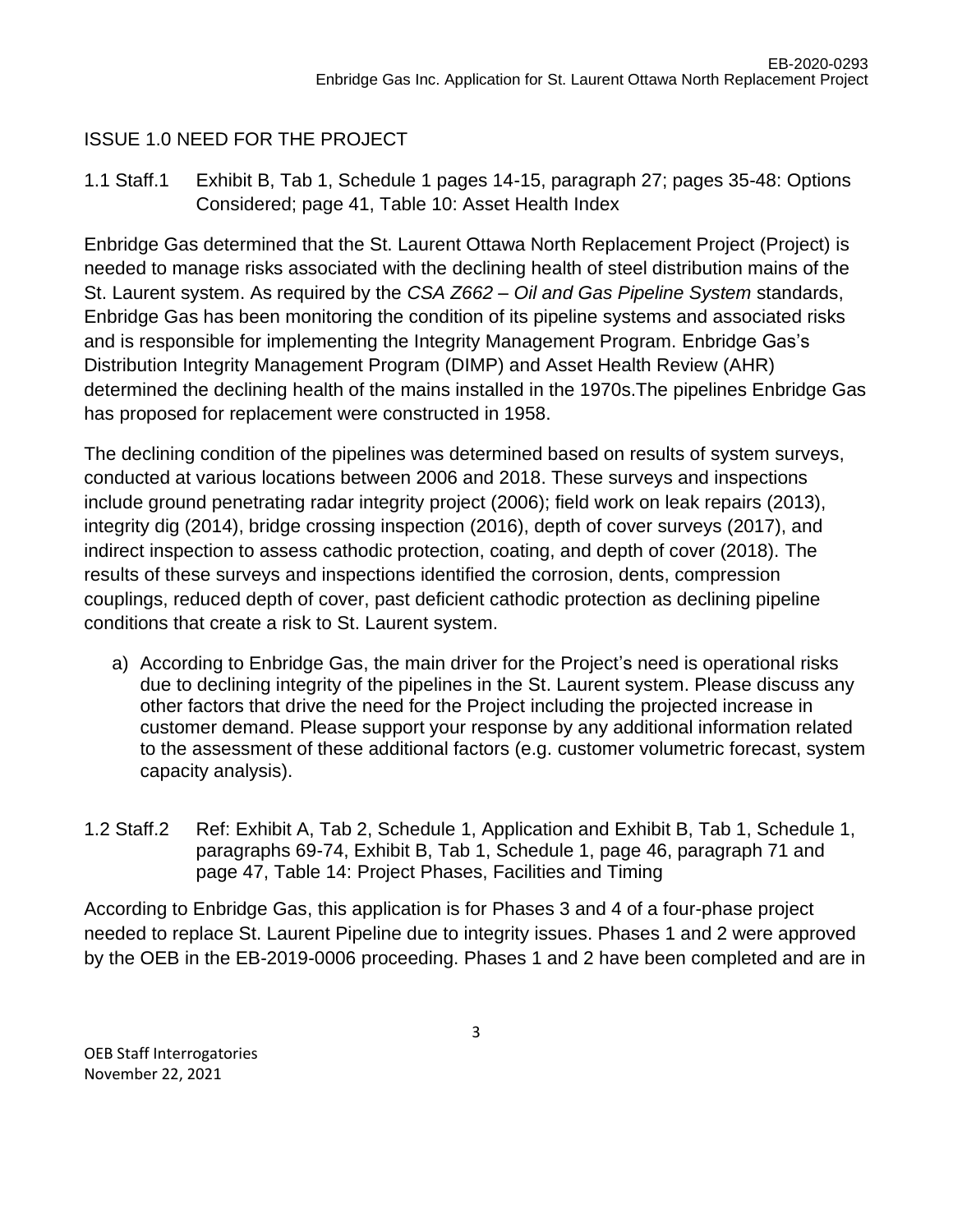service. Enbridge Gas requested in this application approval under section 90 for Phase 3 and Phase 4 of the Project.

Table 14 of Enbridge Gas's evidence outlines the four Project phases and the corresponding pipeline segments by construction start date, in-service-date (ISD), specifications of the pipeline length, diameter, material and pressure, number of customers to be transferred from the existing extra high pressure XHP system to the intermediate (IP) polyethylene (PE) system ahead of completion of the new XHP ST system and lists the abandonment schedule by year.

|                | <b>Phase Segment</b>                                        | <b>Project Start Date</b> | <b>In-Service Date</b> | <b>Facilities Installed</b> | <b>Customers</b> | <b>Facilities Abandoned</b> | <b>Year Abandoned</b> |
|----------------|-------------------------------------------------------------|---------------------------|------------------------|-----------------------------|------------------|-----------------------------|-----------------------|
|                | Avenue O Pressure Increase 30 psi to 45 psi                 | May-2018                  | May-2018               | n/a                         | 29               | n/a                         | n/a                   |
|                |                                                             |                           |                        | 123m - 8" PE IP             |                  | 1.2km - 12" ST XHP          | 2023*                 |
|                | Plastic - Tremblay                                          | <b>July-2019</b>          | February-2020          | 1.3km - 6" PE IP            | 179              |                             |                       |
|                |                                                             |                           |                        | 142m - 4" PE IP             |                  | 1.2km - 2" ST XHP           | 2019                  |
|                |                                                             |                           |                        | 1.8km - 2" PE IP            |                  | 776m - 1" & 1.25" ST XHP    |                       |
| $\overline{2}$ |                                                             | October-2019              |                        | 1.7km - 6" PE IP            | 66               | 1.7km - 12" ST XHP          | 2023*                 |
|                | Plastic - St. Laurent (Donald to Montreal)                  |                           | August-2020            | 11m - 2" PE IP              |                  |                             |                       |
|                | Plastic - Lower Section 1                                   | <b>April-2023</b>         | November-2023          | 1.9km - 4" PE IP            | 186              | 149m 12" ST XHP             | 2023                  |
|                |                                                             |                           |                        |                             |                  | 1.9km - 4" ST XHP           |                       |
|                |                                                             |                           |                        | $1.1km - 4n$ PE IP          | 44               | 371m - 12" ST XHP           | 2023                  |
|                | <b>Plastic - Lower Section 2</b>                            | <b>April-2023</b>         | November-2023          |                             |                  | 565m - 4" ST XHP            |                       |
| 3              | Plastic - Coventry/Ogilvie                                  | August-2022               | December-2022          | 1.5km - 6" PE IP            | 14               | 1.5km - 6" ST XHP           | 2023*                 |
| 3              | Plastic - St. Laurent (Donald to Highway 417)               | August-2022               | December-2022          | 400m - 6" PE IP             | 45               | 661m - 12" ST XHP           | 2023*                 |
|                |                                                             |                           |                        | 261m - 2" PE IP             |                  |                             |                       |
|                |                                                             |                           |                        | 2.3km - 6" PE IP            |                  | 2.9km - 12" ST XHP          | 2023*                 |
| 3              | Plastic - St. Laurent (Montreal to Rockcliffe)              | <b>April-2022</b>         | September-2022         | 600m 4" PE IP               | 133              |                             |                       |
|                |                                                             |                           |                        | 122m - 2" PE IP             |                  | 122m - 2" ST XHP            |                       |
|                | Steel - East/West Coventry XHP                              | March-2023                | December-2023          | 3.1km - 12" ST XHP          |                  | 2.5 km - 12" ST XHP         | 2023**                |
|                |                                                             |                           |                        | 2.4km - 16" ST XHP          |                  | 398m - 16" ST XHP           | 2023*                 |
|                | Steel - North/South - St. Laurent Control to Rockcliffe XHP | <b>March-2022</b>         | December-2022          | 5.8km - 12" ST XHP          | 3                |                             |                       |
|                |                                                             |                           |                        | 330m - 6" ST XHP            |                  | 9.5km - 12" ST XHP          | 2023***               |

\* Abandonment will take place in 2023 when Phase 4 is completed

\*\* Phase 4 Steel - East/West Coventry XHP once in service allows for the abandonment of 2.5km of NPS 12 ST XHP pipeline. This includes the abandonment of 1.2km of NPS 12 ST XHP pipeline made possible by the installation of the Phase 2 Plastic - Tremblay facilities.

\*\*\* Phase 3 Steel - North/South - St. Laurent Control to Rockcliffe XHP once in service allows for the abandonment of 9.5km of NPS 12 ST XHP pipeline. This includes the abandonment of 2.9km of existing NPS 12 ST XHP pipeli made possible by the installation of the Phase 3 Plastic - St. Laurent (Montreal to Rockcliffe) facilities, the abandonment of 1.7km of NPS 12 ST XHP pipeline made possible by the installation of the Phase 2 Plastic - St. (Donald to Montreal) facilities and the abandonment of 661m of NPS 12 ST XHP pipeline made possible by the installation of the Phase 3 Plastic - St. Laurent (Donald to Highway 417) facilities.

- a) Please file the Project information contained in the first five columns of Table 14, for Phase 3 and Phase 4 only, organized according to the phase and chronological sequence of the planned construction start and ISDs.
- b) Please confirm that the assignment of the pipeline segments to updated Phase 3 and updated Phase 4 is based on the Project's ISDs and on the construction schedules to accomplish the planned ISDs.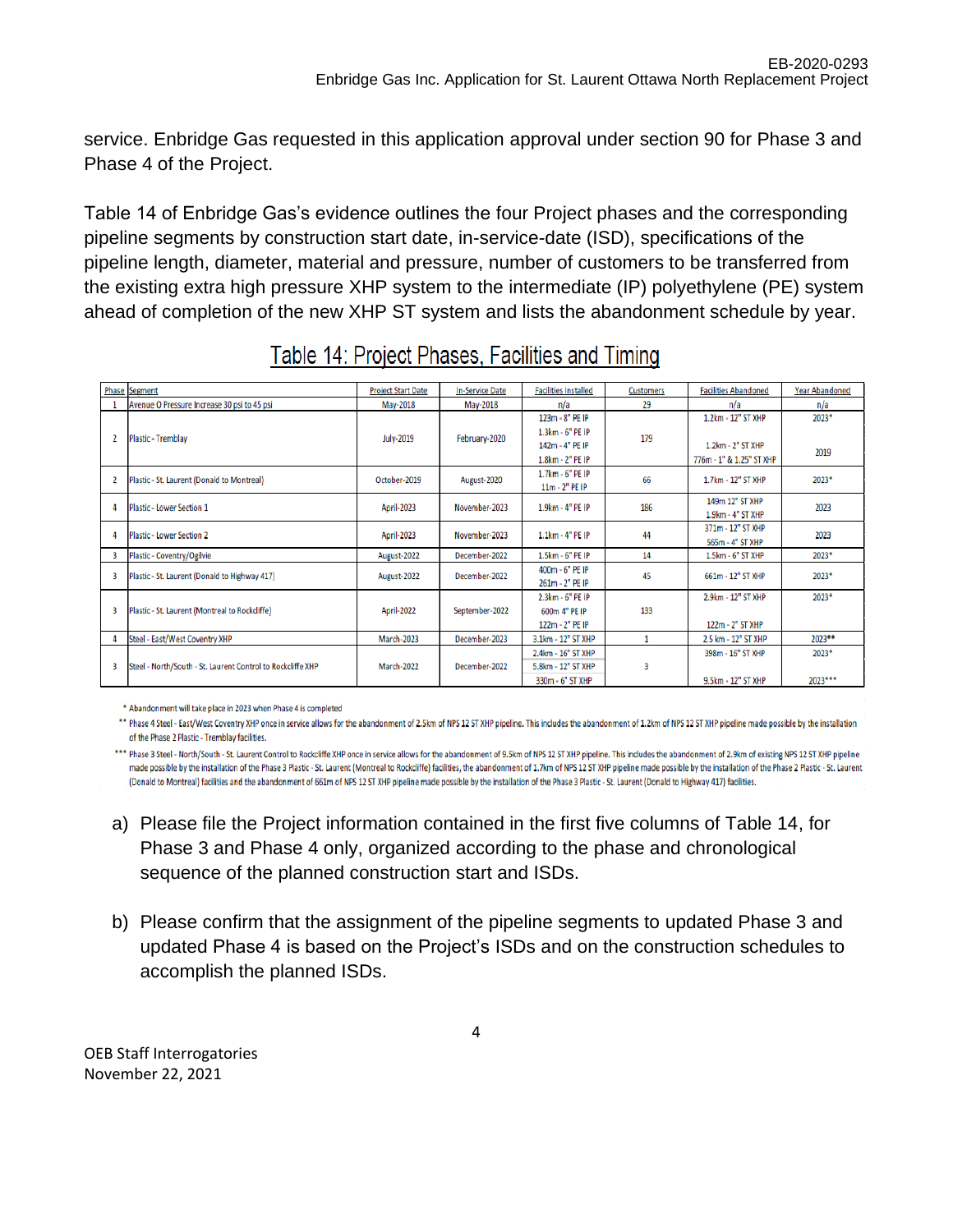1.2 Staff.3 Ref: Exhibit B, Tab 1, Schedule 1, page 48, paragraph 75 and Exhibit D, Tab 1, Schedule 1, page 9, Table 8: Proposed Updated Construction Schedule by Phase and paragraph 12

Enbridge Gas planed the construction for Phase 3 to start in March 2022. Enbridge Gas indicated that it requests the OEB's approval "…not later than February 2022." Enbridge Gas proposed construction schedule for Phase 3 and Phase 4 indicates an expected ISD of December 2022 for Phase 3 and December 2023 for Phase 4.

|                                    | <b>Updated Phase 3</b> | <b>Updated Phase 4</b> |
|------------------------------------|------------------------|------------------------|
| Receipt of Permits and Approvals   | October, 2021          | October, 2022          |
| <b>Expected LTC Approval</b>       | February, 2022         | February, 2022         |
| <b>Commence Construction</b>       | March, 2022            | March, 2023            |
| <b>Expected In-Service</b>         | December, 2022         | December, 2023         |
| <b>Completion of Construction</b>  | December, 2022         | December, 2023         |
| <b>Completion of Reinstatement</b> | October, 2024          | October, 2024          |
| <b>Final Inspection</b>            | March, 2025            | March, 2025            |

#### Table 8: Proposed Updated Construction Schedule by Phase

- a) Please discuss Enbridge Gas's approach to accommodate the December 2022 ISD for Phase 3 and December 2023 ISD for Phase 4 in the event of delayed receipt of permits and approvals or commencement of construction activities.
- b) Please discuss Enbridge Gas approach to managing the risk to reliability of supply and pipeline integrity if:
	- i. the ISD for Phase 3 is delayed
	- ii. ii. Phase 4 ISD is delayed
- 1.2 Staff.4 Ref: Exhibit B, Tab 1, Schedule 1, pages 7-13, paragraphs 13-22: Consequences of Failure; page 10, Table 1: Customer Loss at 47 Degree Days by Customer Type; and page 12, Table 2: Customer Loss at 1 Degree Day by Customer Type

Enbridge Gas modelled two scenarios describing the consequences of pipeline failure which would trigger temporary reduction in operating pressure or service shutdown and an emergency response. The first scenario models the consequences of a service shutdown at 47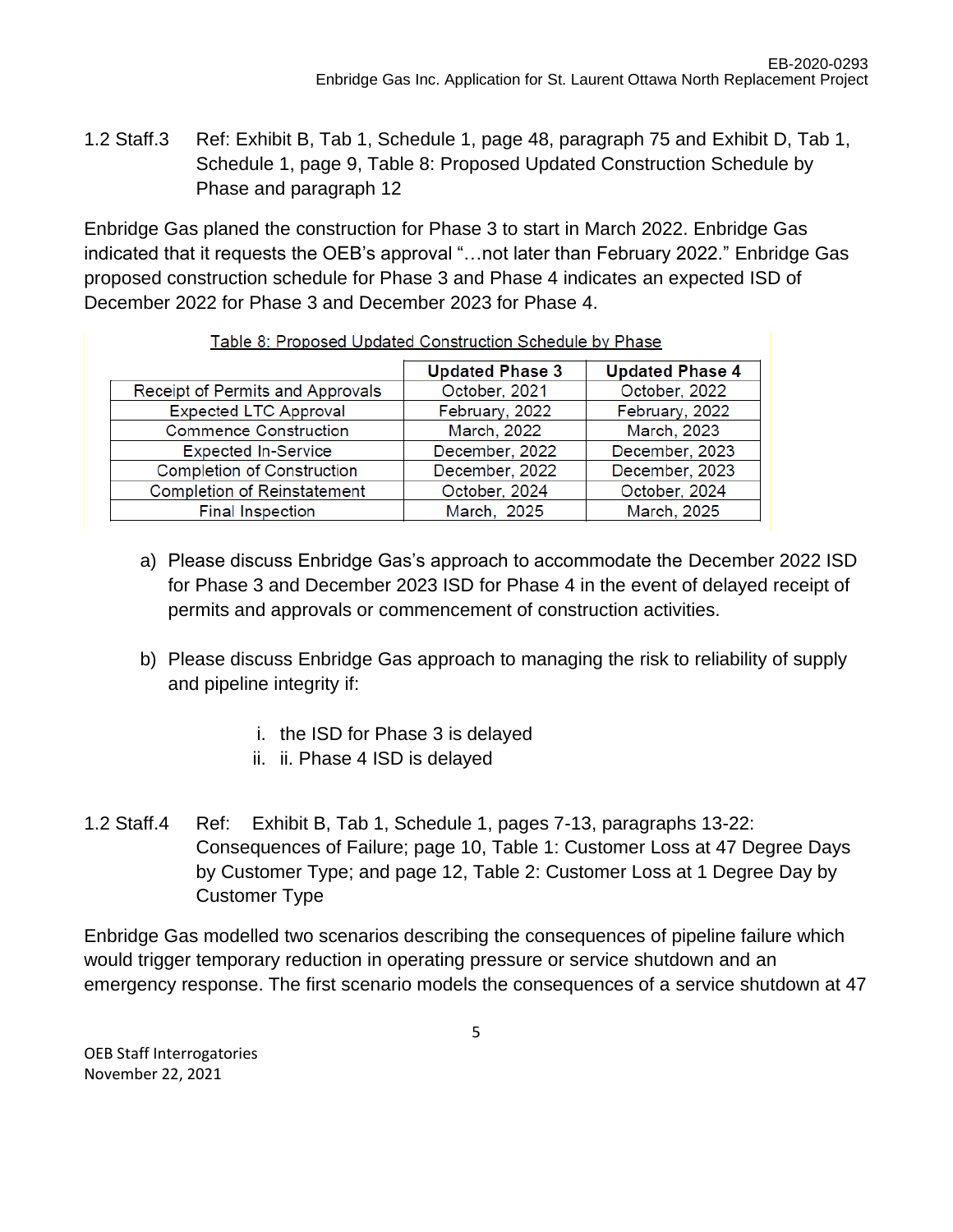Degree Day (corresponding temperature of -29C) (Winter Scenario). The second scenario presents the consequences of a shutdown at 1 Degree Day (corresponding temperature of 17C) (Warm Day Scenario). The evidence includes projections of customer loss by customer type under the First Scenario and the Second Scenario.

Under the Winter Scenario, Enbridge Gas estimated the costs to repair the St. Laurent pipelines and make it safe in its franchise area to be \$54 M (Enbridge Gas estimated cost of repair in the Gazifere franchise area to be \$37M). Under the Warm Day Scenario, Enbridge Gas estimated the costs to repair the St. Laurent pipelines and make it safe in its franchise area to be \$22 M.

| <b>Customer Type</b> | Number of<br><b>Customers Lost:</b><br><b>Enbridge Gas</b> | Number of<br><b>Customers Lost:</b><br>Gazifère | <b>Total Customers</b><br>Lost |
|----------------------|------------------------------------------------------------|-------------------------------------------------|--------------------------------|
| Residential          | 28,226                                                     | 28,285                                          | 56,511                         |
| Apartment*           | 35                                                         | 248                                             | 283                            |
| Commercial*          | 3,345                                                      | 2,037                                           | 5,382                          |
| Industrial           |                                                            |                                                 |                                |
| Total                | 31,623                                                     | 30.577                                          | 62.200                         |

#### Table 1: Customer Loss at 47 Degree Days by Customer Type

\*Commercial customers include some apartment customers due to building use.

| <b>Customer Type</b> | Number of<br><b>Customers Lost:</b><br><b>Enbridge Gas</b> | Number of<br><b>Customers Lost:</b><br>Gazifère | <b>Total Customers</b><br>Lost |
|----------------------|------------------------------------------------------------|-------------------------------------------------|--------------------------------|
| Residential          | 15,342                                                     |                                                 | 15.342                         |
| Apartment*           |                                                            |                                                 |                                |
| Commercial*          | 1,292                                                      |                                                 | 1,292                          |
| Industrial           |                                                            |                                                 |                                |
| Total                | 16,676                                                     |                                                 | 16,676                         |

\*Commercial customers include some apartment customers due to building use.

Enbridge Gas indicated that service would be lost for 62,200 customers and for 16,676 customers under the Winter and Warm Day Scenarios respectively.

a) Please provide a summary results of a qualitative risk assessment of risks associated by declining conditions of the St. Laurent system using Enbridge Gas Operational Risk Matrix.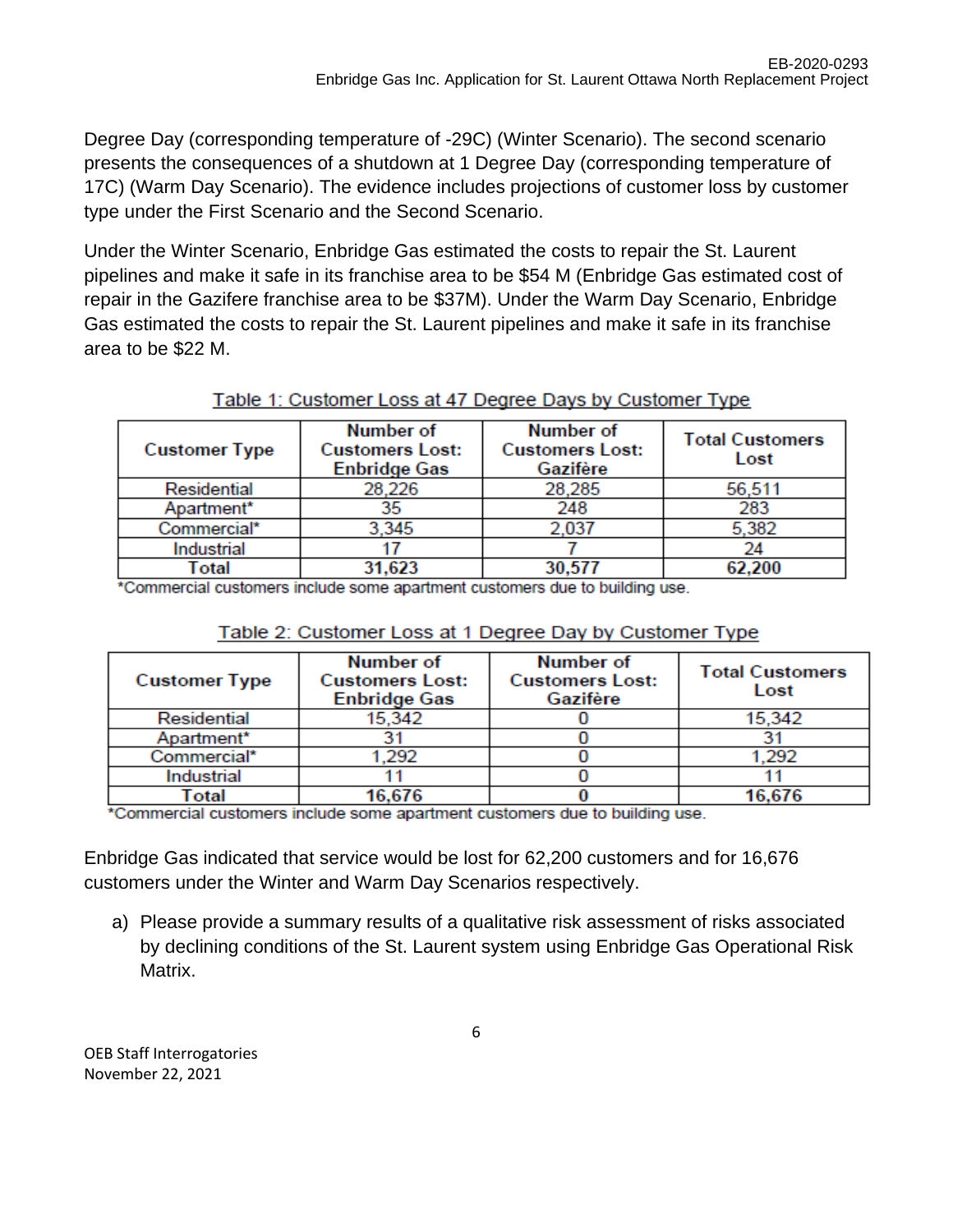- b) Please include a summary table of the operational risk of the St. Laurent system segments with an assessment of the financial, health and safety, customer loss and stakeholder concerns consequences and applying four levels of qualitative rating (i.e. very high risk, high risk, medium risk and low risk).
- c) Please discuss the need and timing of the Project in light of the above risk assessment.

#### ISSUE 2.0: PROJECT ALTERNATIVES

2.2 Staff.5 Ref: Exhibit B, Tab 1, Schedule 1, page 43, Table 12: Comparison of Leak Repair Option and Replacement Option and page 45, Table 13: Comparison of Repair Option & Replace Option (Project) Costs

Enbridge Gas considered and assessed three alternative options, including the proposed Project, to address the need to manage risks caused by declining conditions of the pipelines in the St. Laurent system:

- Retrofit Option to facilitate in-line inspection of the system (rejected)
- Repair Option (rejected)
- Replacement Option (proposed Project)

The estimated costs of the Retrofit Option costs to facilitate in-line inspection is approximately \$30.2 M. Enbridge Gas noted that in addition to the estimated retrofit costs of \$30.2 M there is "…still a high probability…" that additional capital costs be incurred to eliminate and repair the defects identified by the in-line inspection". Based on that Enbridge Gas rejected the Retrofit Option from further consideration.

For the comparative assessment of the Repair Option vs. the Replacement Option (i.e. the Project), Enbridge Gas applied a probability of pipeline failure over 40 years and beyond expressed by Asset Health Index (AHI) and compared the direct costs of the two options.

The cost comparison of direct capital costs estimates indicates that the total costs of the Repair Option is \$33.0M with a \$7.7M negative Net Present Value (NPV) compared to a Replacement Option total costs of \$73.5 M and a \$58.9M negative NPV.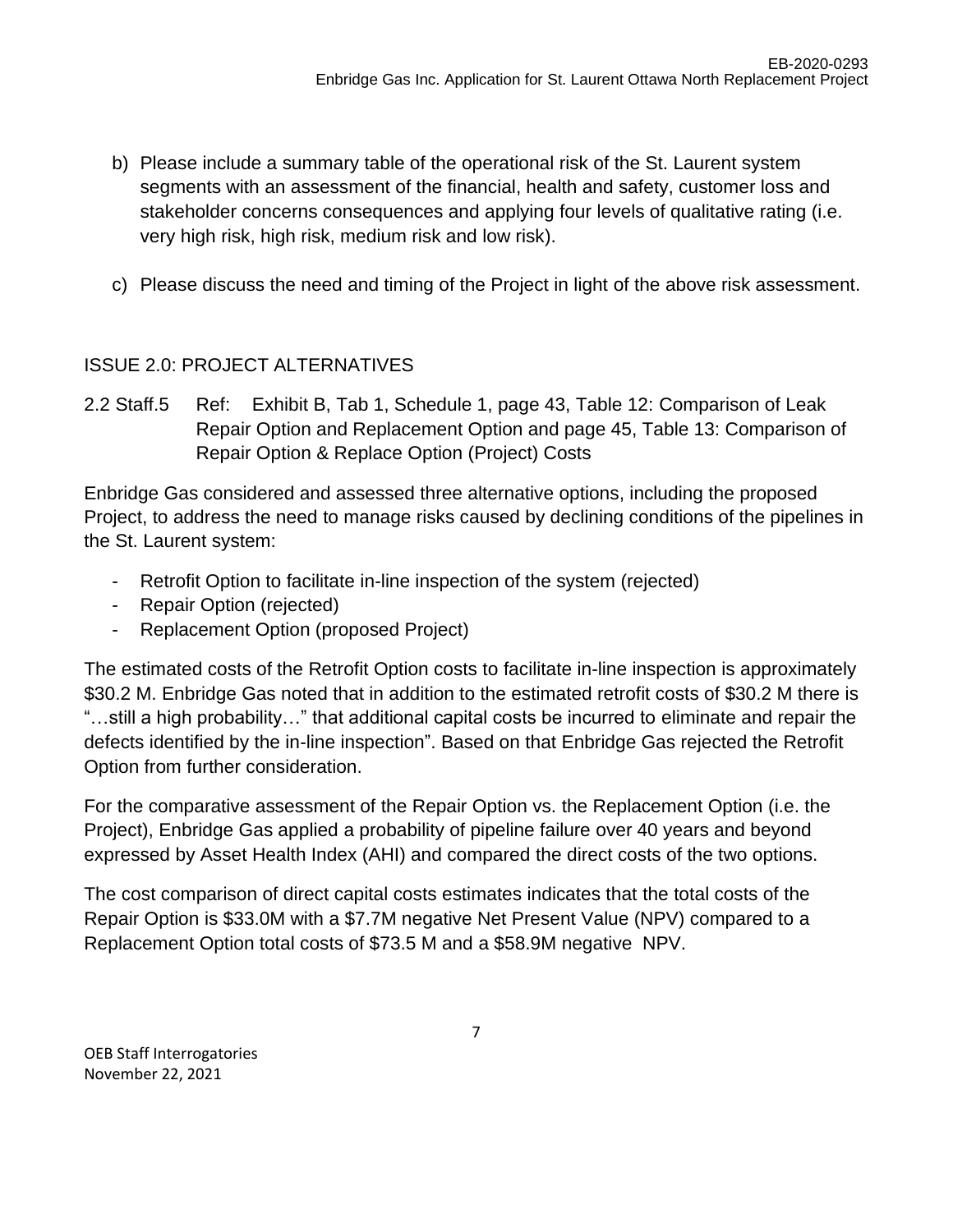The costs of the Repair Option estimated capital costs are lower than the Replacement Option. Enbridge Gas stated that it eliminated the Repair Option based on a comparative qualitative assessment of advantages and disadvantages of the Repair Option and the Replacement Option.

- a) Please discuss in more detail the reasons for not selecting the Repair Option despite lower estimated costs compared to the Project.
- 2.1 Staff.6 Ref: Application Cover Letter, September 10,2021, page 3 and Exhibit B, Tab 1, Schedule 1, pages 12-13, paragraph 23 Exhibit B, Tab 1, Schedule 1, page 42, Table 11 and Figure 17

Enbridge Gas eliminated from further consideration Integrated Resource Planning Alternative (IRPA) based on its assessment of the Project against Binary Screening Criteria set by the OEB in its Decision and Order on Enbridge Gas's Integrated Resource Planning Proposal (EB-2020-0091) issued on July 22, 2021 (IRP Decision). Enbridge Gas noted that it determined that "… the Project is driven by integrity concerns that must be addressed within three years and no demand or supply side solution can resolve integrity concerns".

To support its decision not to include IRPAs into the assessment of alternatives to the Project, Enbridge Gas referred to the following excerpt from the IRP Decision:

> If an identified system constraint/need must be met in under three years, an IRP Plan could not likely be implemented and its ability to resolve the identified system constraint could not be verified in time. Therefore, an IRP evaluation is not required. Exceptions to this criterion could include consideration of supplyside IRPAs and bridging or market-based alternatives where such IRPAs can address a more imminent need.

- a) Please present the assessment of the Project as preferred alternative against each of the five Binary Screening Criteria. Provide any additional information and explanation to demonstrate that the Binary Screening Criteria assessment eliminates IRPA as viable option to address the need for the Project.
- b) Tables 11 and Figure 17 show that 100% of the St. Laurent Mains remain in Asset Health Index Category HI 1 through 2041, with 4.3 cumulative leaks projected to that date, with asset health declining and number of projected leaks increasing rapidly after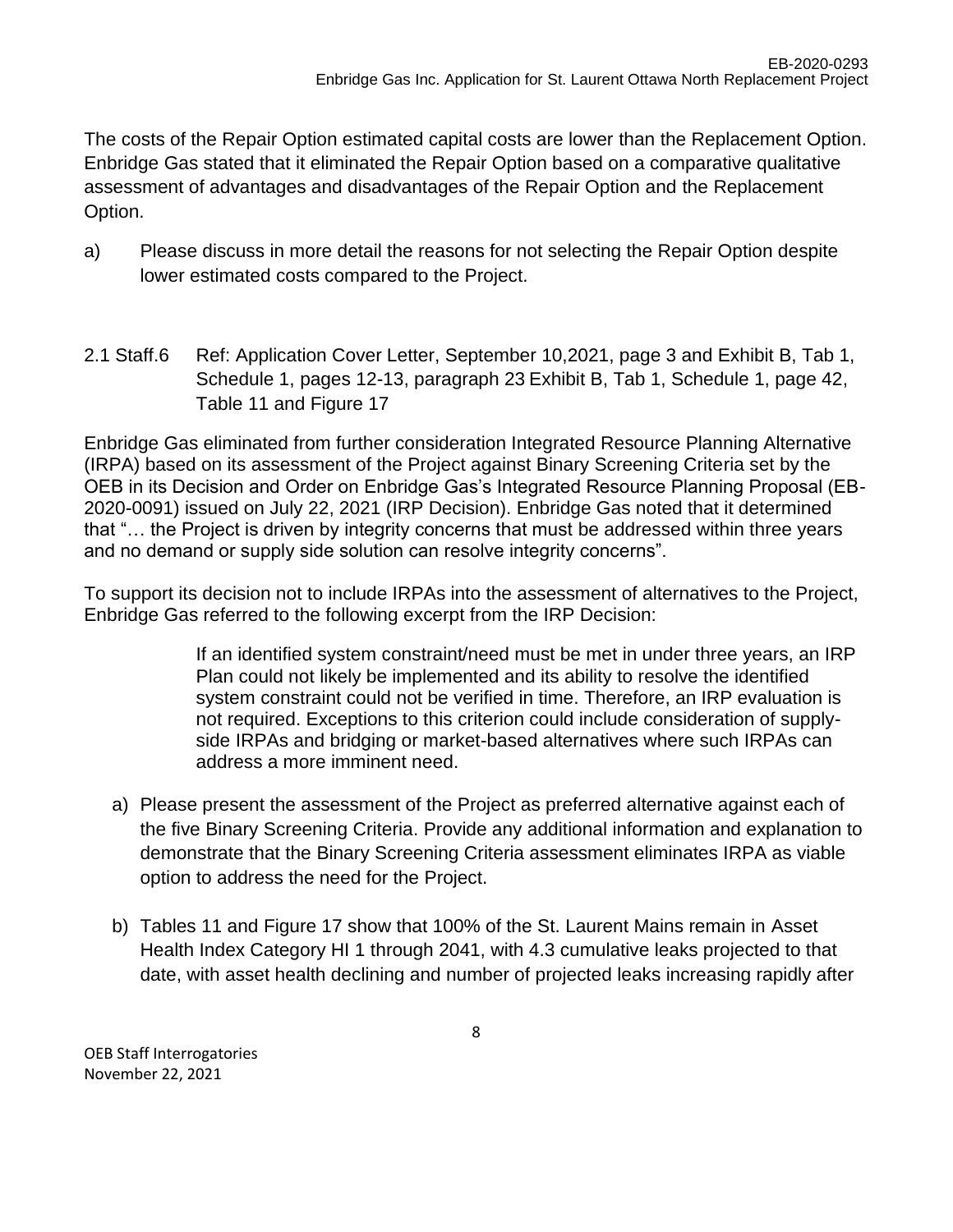2041. Please provide details as to why Enbridge is of the view that the integrity concerns driving this project must be addressed within three years.

- c) Please discuss the reasons for not considering "…supply side and bridging or marketbased alternatives…" that can result in alternatives that would reduce capital investment in replacement infrastructure in each Phase 3 and Phase 4 of the Project.
- d) What is the rationale for not considering and assessing alternatives that combine IRPA with a Replacement or Retrofit Options?

### ISSUE 3.0: PROJECT COSTS AND ECONOMICS

3.1 Staff 7 Ref: Exhibit D, Tab 1, Schedule 1, page 10, Table 9: Estimated Project Costs

Enbridge Gas estimated the Project costs as shown in the table below to be approximately \$33.9 M for the IP PE pipeline segments and \$89.8M for XHP ST pipelines totalling approximately \$123.7M. Total capital cost of the Project (both Phase 3 and Phase 4), not including indirect overheads and interest during construction, is estimated to be approximately \$100.12 M, with \$19.7M for total contingency. The abandonment costs are not included in the cost estimates for the Project.

| <u>Item</u> | <b>Description</b>                    | <b>IP PE Costs</b> | <b>XHP ST Costs</b> | <b>Total Costs</b> |
|-------------|---------------------------------------|--------------------|---------------------|--------------------|
| <u>No.</u>  |                                       |                    |                     |                    |
| 1.0         | <b>Material Costs</b>                 | \$358,484          | \$1,268,313         | \$1,626,797        |
| 2.0         | Labour Costs                          | \$20,369,317       | \$48,953,572        | \$69,422,889       |
| 3.0         | <b>External Permitting &amp; Land</b> | \$6,303            | 787,387             | \$793,690          |
| 4.0         | <b>Outside Services</b>               | \$2,849,096        | \$4,523,814         | \$7,372,910        |
| 5.0         | <b>Direct Overheads</b>               | \$531,062          | \$751,515           | \$1,282,577        |
| 6.0         | <b>Contingency Costs</b>              | \$3,318,390        | \$16,405,401        | \$19,723,791       |
| 7.0         | <b>Project Cost</b>                   | \$27,432,652       | \$72,690,002        | \$100,122,654      |
| 8.0         | <b>Indirect Overheads</b>             | \$6,203,171        | \$16,340,923        | \$22,544,094       |
| 9.0         | <b>Interest During Construction</b>   | \$230,655          | \$782,119           | \$1,012,774        |
| 10.0        | <b>Total Project Costs**</b>          | \$33,866,478       | \$89,813,044        | \$123,679,522      |

| Table 9: Estimated Project Costs |  |
|----------------------------------|--|
|                                  |  |

\*XHP ST costs are a Class 5 cost estimate

\*\*Abandonment costs are not included in the cost estimates. Abandonment costs for IP PE are estimated to be \$2,817,235 and XHP ST abandonment costs are estimated to be \$7,518,548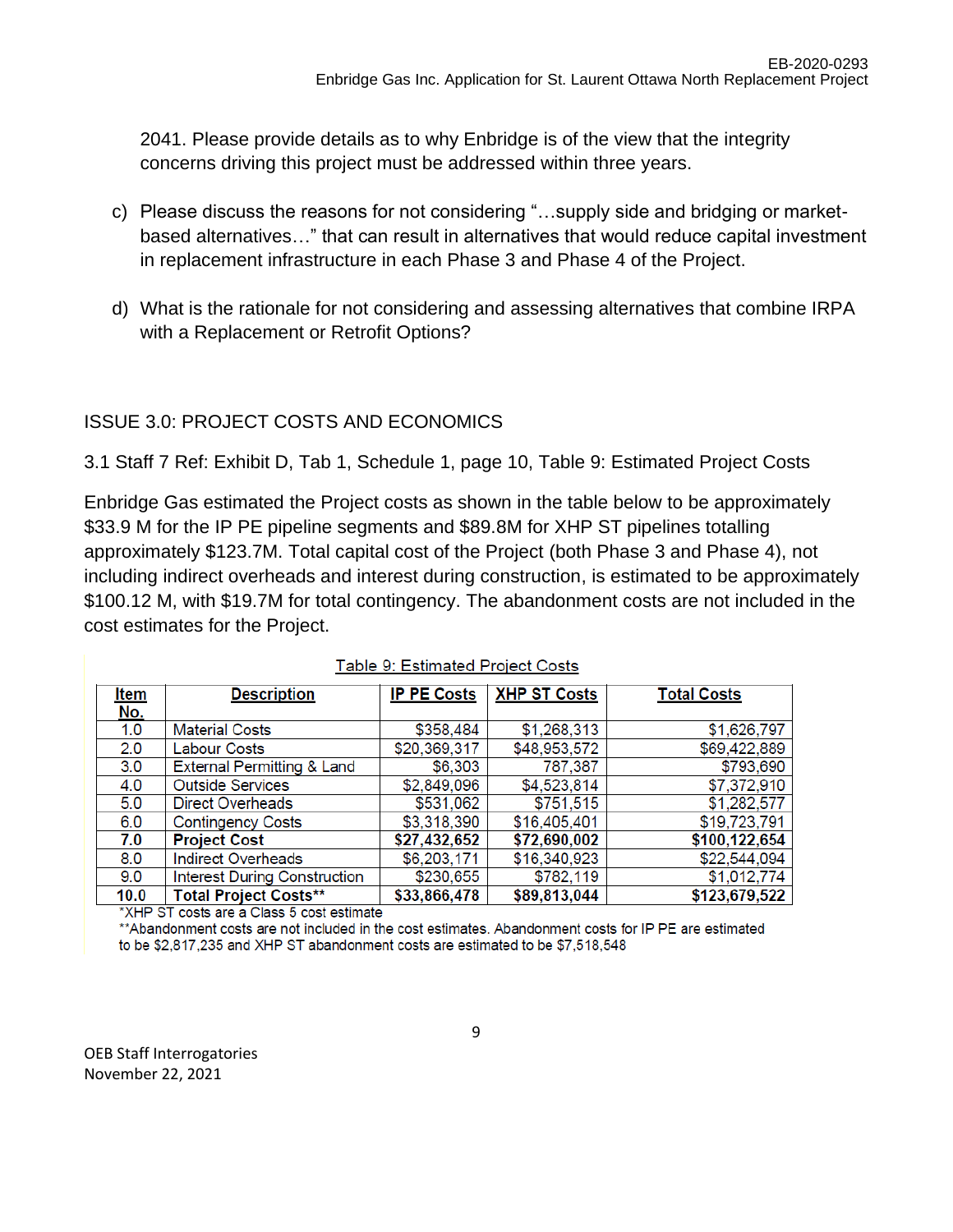- a) Please provide the costs of comparable projects that Enbridge Gas has completed in the past and that were approved by the OEB. Please also include the costs of completed Phase 1 and Phase 2 St. Laurent Replacement (EB-2019-0006) in the response. Please provide a breakdown of the costs for these projects showing the following information: the work year; pipe size; length; estimated costs; estimated cost per meter; actual costs; costs per meter; and level of contingency (in percentage of total capital costs).
- b) Please discuss the rationale for not including abandonment costs into the total cost estimates for the Project.
- c) Please describe the mechanism and timing for recovery of the abandonment costs estimated at approximately \$10.34 million.

3.2 Staff.8 Ref: Exhibit D, Tab 1, Schedule 1, page 10, Table 9: Estimated Project Costs

Enbridge Gas set 15% contingency for IP PE costs and 30% for XHP ST costs. The contingency applies to all direct capital costs "…to reflect preliminary design stage…" of the phases of the Project.

- a) Please discuss the rationale for determining the allocated levels of contingency for the Project. Please identify and describe the method used and risk factors taken into account to determine the appropriate contingency costs for the Phase 3 and Phase 4 of the Project.
- b) Does Enbridge Gas anticipate reducing or increasing the contingency costs as the Project moves to a more mature design and planning stage? Please discuss.
- 3.2 Staff.9 Ref. Enbridge Gas Inc. Application for natural gas distribution rates and other charges effective January 1, 2022, EB-2021-0148, October 15, 2021; Exhibit B, Tab 2, Schedule 1, page 24, Table 11: 2022 Incremental Capital Funding Request by Rate Zone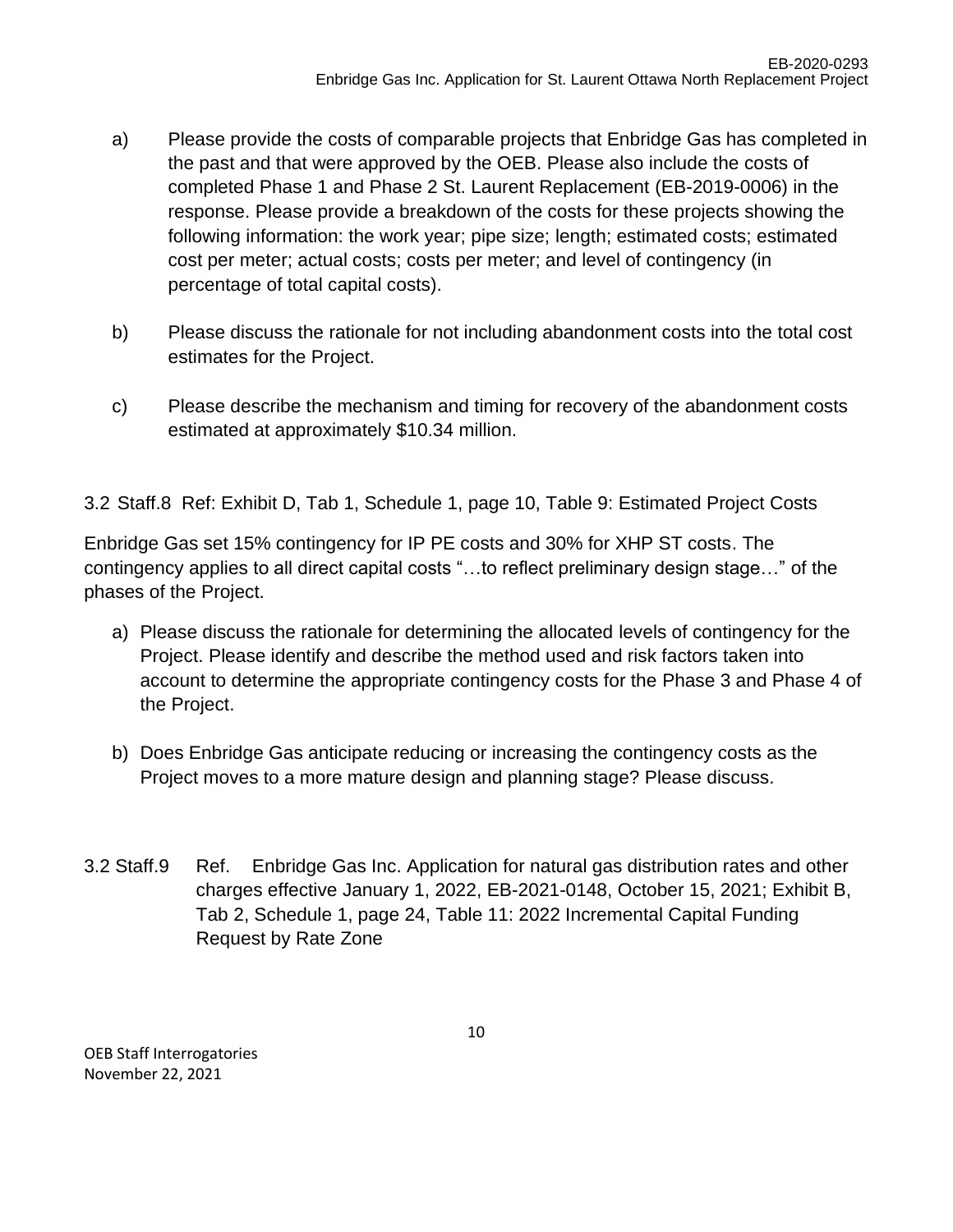As part its section 36 application for 2022 rates, Enbridge Gas requested Incremental Capital Module (ICM) funding for several projects including Phase 3 of the St. Laurent Ottawa North Replacement Project. The ICM funding request for Phase 3 of the Project is \$86M.

- a) Please provide itemized cost estimates for Phase 3 of the St. Laurent Ottawa North Replacement Project.
- b) Please provide the total project in-service cost and itemized cost estimates for Phase 4 of the St. Laurent Ottawa North Replacement Project. What is Enbridge Gas's plan for recovery of costs for Phase 4 of the Project? Please discuss.

### ISSUE 4.0: ENVIRONMENTAL IMPACTS

4.1 Staff.10 Ref: Exhibit C, Tab 1, Schedule 1: Environmental and Routing pages 1-15; page 5, paragraph 13; Attachments 3 and 4: Updated Stakeholders Consultation Logs

Enbridge Gas retained Dillon Consulting Ltd (Dillon) to complete an *Environmental Report: St. Laurent Ottawa North Pipeline Replacement Project* (June 2020) (ER), which assessed the existing bio-physical and socio-economic environment in the study area, the alternative routes, proposed the preferred route, conducted public consultation, conducted impacts assessment and proposed mitigation measures to minimize the impacts. The ER and the consultation process were conducted in accordance with the *OEB's Environmental Guidelines for Location, Construction and Operation of Hydrocarbon Pipelines in Ontario [7th Edition, 2016]* (OEB Environmental Guidelines).

On July 21, 2020, the ER was made available to the Ontario Pipeline Coordinating Committee (OPCC), Environment and Climate Change Canada (ECCC), National Capital Commission (NCC), Rideau Valley Conservation Authority (RVCA) and the City of Ottawa for review and comments.

Enbridge Gas indicated that there were several updates and amendments to the ER as result of concerns identified in the review of the ER and the route and that these updates were communicated to the parties through the notices and posting of updates to the ER.

Enbridge Gas also indicated that there would be additional studies conducted "…and reported as part of the federal environmental assessment process (anticipated to be completed late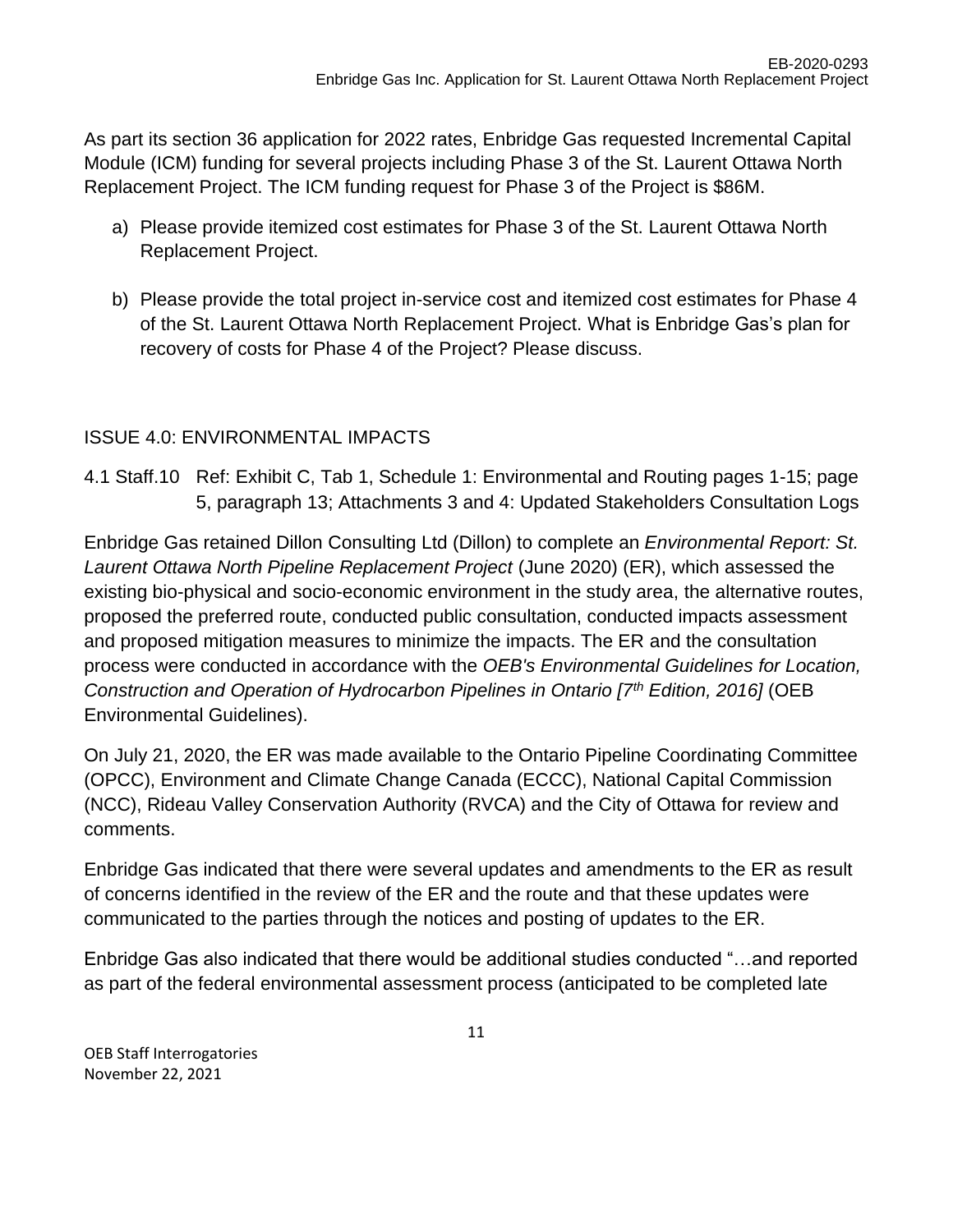2021/early 2022). The federal environmental assessment may be required for portions of the Project located on federal lands. Natural Heritage Summary Report is one of the requirements of the federal environmental assessment and is not within the scope of the ER.

- a) Please provide updates on stakeholders consultation logs, since filing the updated application on September 10, 2021.
- b) Please describe the status and timeline for adhering to federal environmental assessment requirements. Discuss if any anticipated delays in completing these requirements may affect the construction and in service date for the Phase 3 and Phase 4 of the Project.
- 4.1. Staff.11 Ref: Exhibit D, Tab 1, Schedule 1, page 1, paragraph 1 and Exhibit C, Tab 1, Schedule 1, page 3 paragraph 6

Enbridge Gas has committed to ensure that all the pipeline segments and pipeline components for the Project would be designed, installed and tested in accordance with Enbridge Gas's Construction and Maintenance Manual which meets or exceeds the requirements of the *CSA Z662 – Oil and Gas Pipeline System* standards and *Ontario Regulation 210/01, Oil and Gas Pipeline Systems.* These pipeline design, installation and testing requirements are adopted by the Technical Standards and Safety Authority (TSSA) which is the Provincial authority that oversees pipeline design, installation and testing. The TSSA is part of the Ontario Pipeline Coordinating Committee (OPCC) and as such received the Notice of Project Commencement. The TSSA in response to the Notice of Project Commencement, requested that Enbridge Gas complete a project application form. Enbridge Gas submitted this application form to the TSSA in December 2020.

a) Please file copies of any communication with the TSSA, in relation to the project application form it filed with the TSSA in December 2020.

4.1 Staff.12 Ref: Exhibit C, Tab 1, Schedule 1, pages 12-13, paragraphs 29-30

Enbridge Gas stated it would prepare the Environmental Protection Plans (EPP) for the Project. The EPP will incorporate the mitigation measures identified in the ER and received in the consultation with the OPCC and regulatory agencies. Enbridge Gas plans to complete the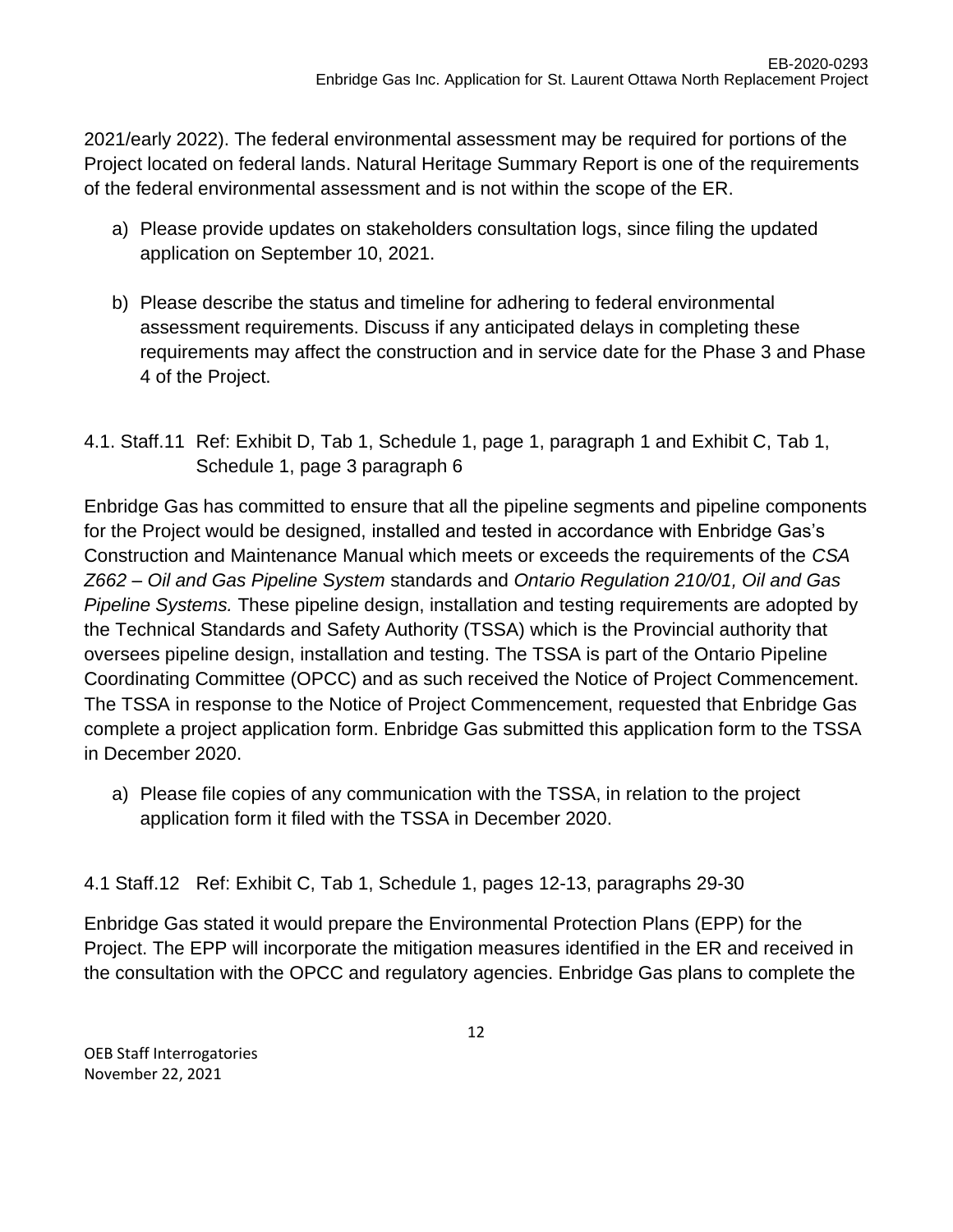EPP prior to mobilization and construction of the Project.

a) Please confirm that as part of the EPP process, Enbridge Gas will develop site specific environmental management, monitoring and contingency plans in order to implement general mitigation and contingency measures identified in the ER and in the consultation process.

## 4.1 Staff.13 Ref: Exhibit C, Tab 1, Schedule 1, page 14, paragraphs 33-36

Enbridge Gas completed archeological assessment (AA) Stage 1 in accordance with the Ministry of Heritage, Sport, Tourism and Culture Industries (MHSTCI*) 2011 Standards and Guidelines for Consultant Archaeologists* (Government of Ontario, 2011). Stage 1 AA Report has been included in the evidence and was submitted on March 19,2020 to the MHSTCI for review and inclusion into the *Ontario Public Register of Archaeological Reports*. Stage 1 AA identified area with the Project footprint that have archaeological potential and require Stage 2 AA. The Stage 2 AA survey and report for the original Phase 3 (now Phase 4) IP PE pipeline segments area was submitted to the MHSTCI on July 29, 2021. The field work and the report for the original Phase 4 (now Phase 3) was planned to start late 2021.

- a) Please update the status of the MHSTCI's review of the Stage 1 AA for the entire Project and the date when Enbridge Gas expects a clearance letter from the MHSTCI with respect to the Stage 1 AA.
- b) Please provide the planned schedule for Enbridge Gas's commencement of Stage 2 AA survey for original Phase 4 (now Phase 3), indicating if the Stage 2 AA field has started, and planned date to complete the report, submit it to the MHSTCI, and receive the clearance from the MHSTCI.
- c) Please confirm that Enbridge Gas would file with the OEB clearance letters for Stage 1 AA, Stage 2 AA surveys for both Phase 3 and Phase 4 areas as soon as received from the MHSTCI.
- d) Please indicate the timeline by which Enbridge Gas must receive archaeological assessment approval from the MHSTCI to start the Project according to the schedule.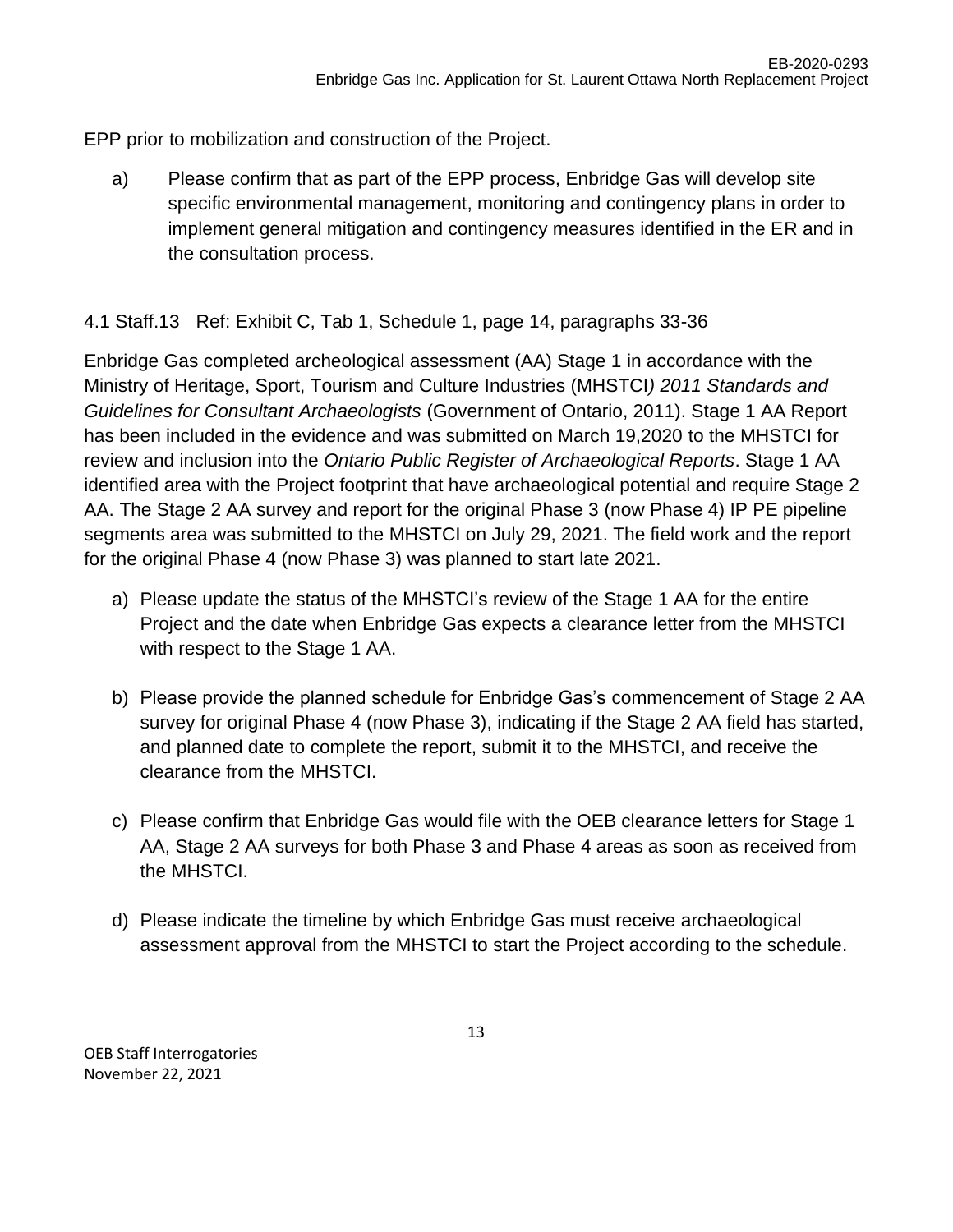### 4.1 Staff.14 Ref: Exhibit C, Tab 1, Schedule 1, page 14, paragraphs 33-36

As part of the environmental assessment for the Project, in accordance with the *Ontario Heritage Act*, Enbridge Gas is required to complete a *Cultural Heritage Evaluation Report* prior to construction and submit it to the MHSTCI for their review and comment. A Cultural Heritage Assessment Report for the original Phase 3 was submitted to the MHSTCI on May 19, 2021. On June 29, 2021, the MHSTCI informed Enbridge Gas that they have no comments on the report.

- a) Please comment on the expected timeline for completion and filing with the MHSTCI of the Cultural Heritage Assessment Report for the original Phase 3?
- b) When is the final review of the Cultural Heritage Evaluation Report for the original Phase 4 expected to be completed by the MHSTCI?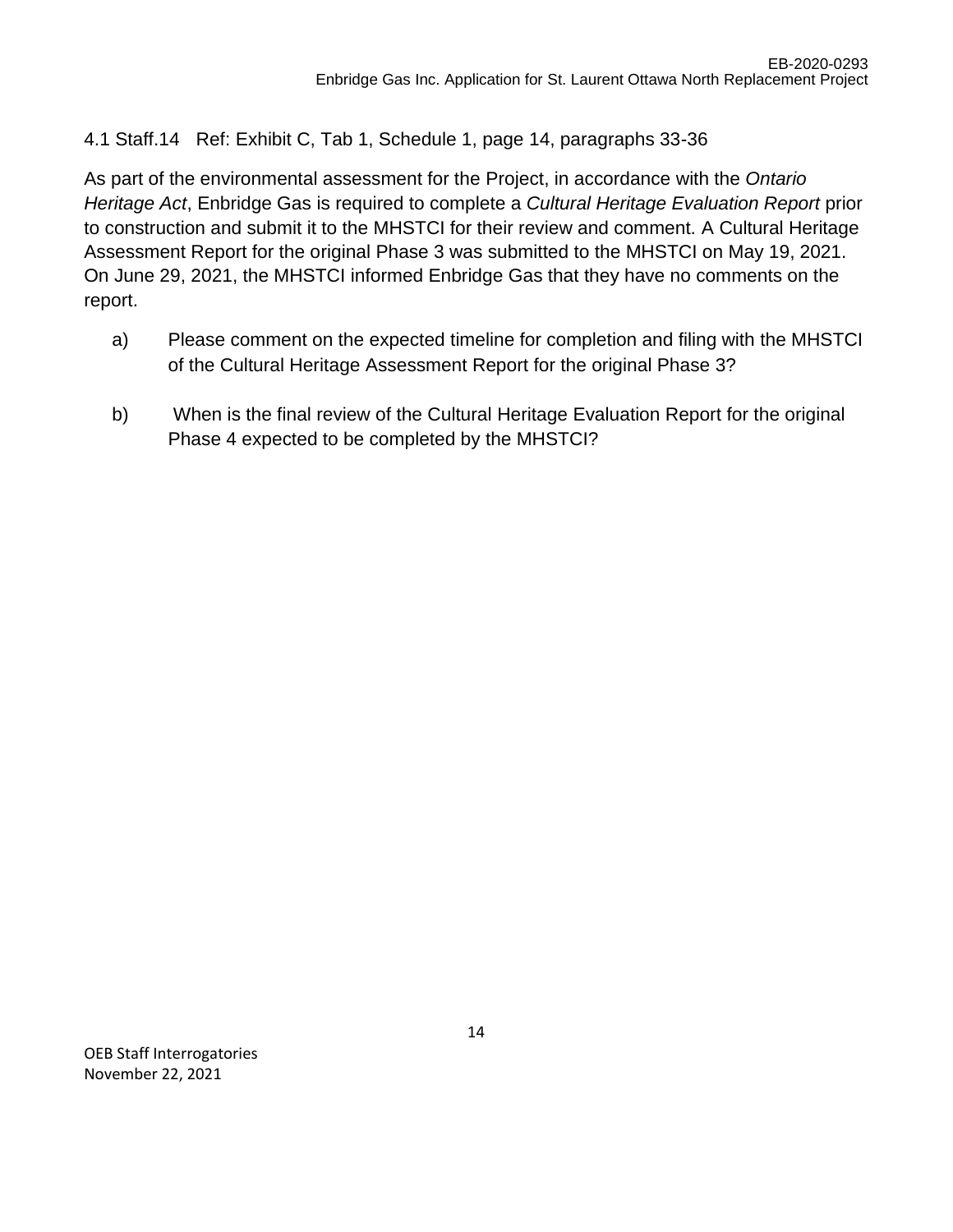#### 4.1 Staff.15 Exhibit B, Tab 1, Schedule 1, page 47, paragraph 72 and Table 14: Project Phases Facilities and Timing

|   | <b>Phase Segment</b>                                        | <b>Project Start Date</b> | <b>In-Service Date</b> | <b>Facilities Installed</b> | <b>Customers</b> | <b>Facilities Abandoned</b> | <b>Year Aband</b> |
|---|-------------------------------------------------------------|---------------------------|------------------------|-----------------------------|------------------|-----------------------------|-------------------|
|   | Avenue O Pressure Increase 30 psi to 45 psi                 | May-2018                  | May-2018               | n/a                         | 29               | n/a                         | n/a               |
|   |                                                             |                           |                        | 123m - 8" PE IP             |                  | 1.2km - 12" ST XHP          | 2023*             |
|   | Plastic - Tremblay                                          | <b>July-2019</b>          | February-2020          | 1.3km - 6" PE IP            | 179              |                             |                   |
|   |                                                             |                           |                        | 142m - 4" PE IP             |                  | $1.2km - 2"$ ST XHP         | 2019              |
|   |                                                             |                           |                        | 1.8km - 2" PE IP            |                  | 776m - 1" & 1.25" ST XHP    |                   |
|   |                                                             | October-2019              |                        | 1.7km - 6" PE IP            | 66               | 1.7km - 12" ST XHP          | 2023*             |
|   | Plastic - St. Laurent (Donald to Montreal)                  |                           | August-2020            | 11m - 2" PE IP              |                  |                             |                   |
|   | Plastic - Lower Section 1                                   | <b>April-2023</b>         | November-2023          | 1.9km - 4" PE IP            | 186              | 149m 12" ST XHP             | 2023              |
|   |                                                             |                           |                        |                             |                  | 1.9km - 4" ST XHP           |                   |
|   |                                                             |                           | November-2023          | $1.1km - 4n$ PE IP          | 44               | 371m - 12" ST XHP           | 2023              |
|   | <b>Plastic - Lower Section 2</b>                            | <b>April-2023</b>         |                        |                             |                  | 565m - 4" ST XHP            |                   |
|   | Plastic - Coventry/Ogilvie                                  | August-2022               | December-2022          | 1.5km - 6" PE IP            | 14               | 1.5km - 6" ST XHP           | 2023*             |
| 3 |                                                             | August-2022               | December-2022          | 400m - 6" PE IP             | 45               | 661m - 12" ST XHP           | 2023*             |
|   | Plastic - St. Laurent (Donald to Highway 417)               |                           |                        | 261m - 2" PE IP             |                  |                             |                   |
|   |                                                             |                           |                        | 2.3km - 6" PE IP            |                  | 2.9km - 12" ST XHP          | 2023*             |
| 3 | Plastic - St. Laurent (Montreal to Rockcliffe)              | <b>April-2022</b>         | September-2022         | 600m 4" PE IP               | 133              |                             |                   |
|   |                                                             |                           |                        | 122m - 2" PE IP             |                  | 122m - 2" ST XHP            |                   |
|   | Steel - East/West Coventry XHP                              | March-2023                | December-2023          | 3.1km - 12" ST XHP          |                  | 2.5 km - 12" ST XHP         | 2023*             |
|   |                                                             |                           |                        | 2.4km - 16" ST XHP          |                  | 398m - 16" ST XHP           | 2023*             |
| 3 | Steel - North/South - St. Laurent Control to Rockcliffe XHP | March-2022                | December-2022          | 5.8km - 12" ST XHP          | 3                |                             |                   |
|   |                                                             |                           |                        | 330m - 6" ST XHP            |                  | 9.5km - 12" ST XHP          | 2023**            |

# Table 14: Project Phases, Facilities and Timing

\* Abandonment will take place in 2023 when Phase 4 is completed

\*\* Phase 4 Steel - East/West Coventry XHP once in service allows for the abandonment of 2.5km of NPS 12 ST XHP pipeline. This includes the abandonment of 1.2km of NPS 12 ST XHP pipeline made possible by the inst of the Phase 2 Plastic - Tremblay facilities.

\*\*\* Phase 3 Steel - North/South - St. Laurent Control to Rockcliffe XHP once in service allows for the abandonment of 9.5km of NPS 12 ST XHP pipeline. This includes the abandonment of 2.9km of existing NPS 12 ST XHP made possible by the installation of the Phase 3 Plastic - St. Laurent (Montreal to Rockcliffe) facilities, the abandonment of 1.7km of NPS 12 ST XHP pipeline made possible by the installation of the Phase 2 Plastic - St (Donald to Montreal) facilities and the abandonment of 661m of NPS 12 ST XHP pipeline made possible by the installation of the Phase 3 Plastic - St. Laurent (Donald to Highway 417) facilities.

If the Project is approved and constructed as planned it will result in the abandonment of approximately 21 km of the existing pipelines in the St. Laurent System during 2023.

- a) What are the applicable national and provincial regulatory standards and requirements that Enbridge Gas will have to follow for abandonment of the existing pipeline in place and for the removal of the sections of the existing pipeline from the ground?
- b) Please confirm that Enbridge Gas will comply with all the applicable national and provincial requirements related to the abandonment of the existing pipelines.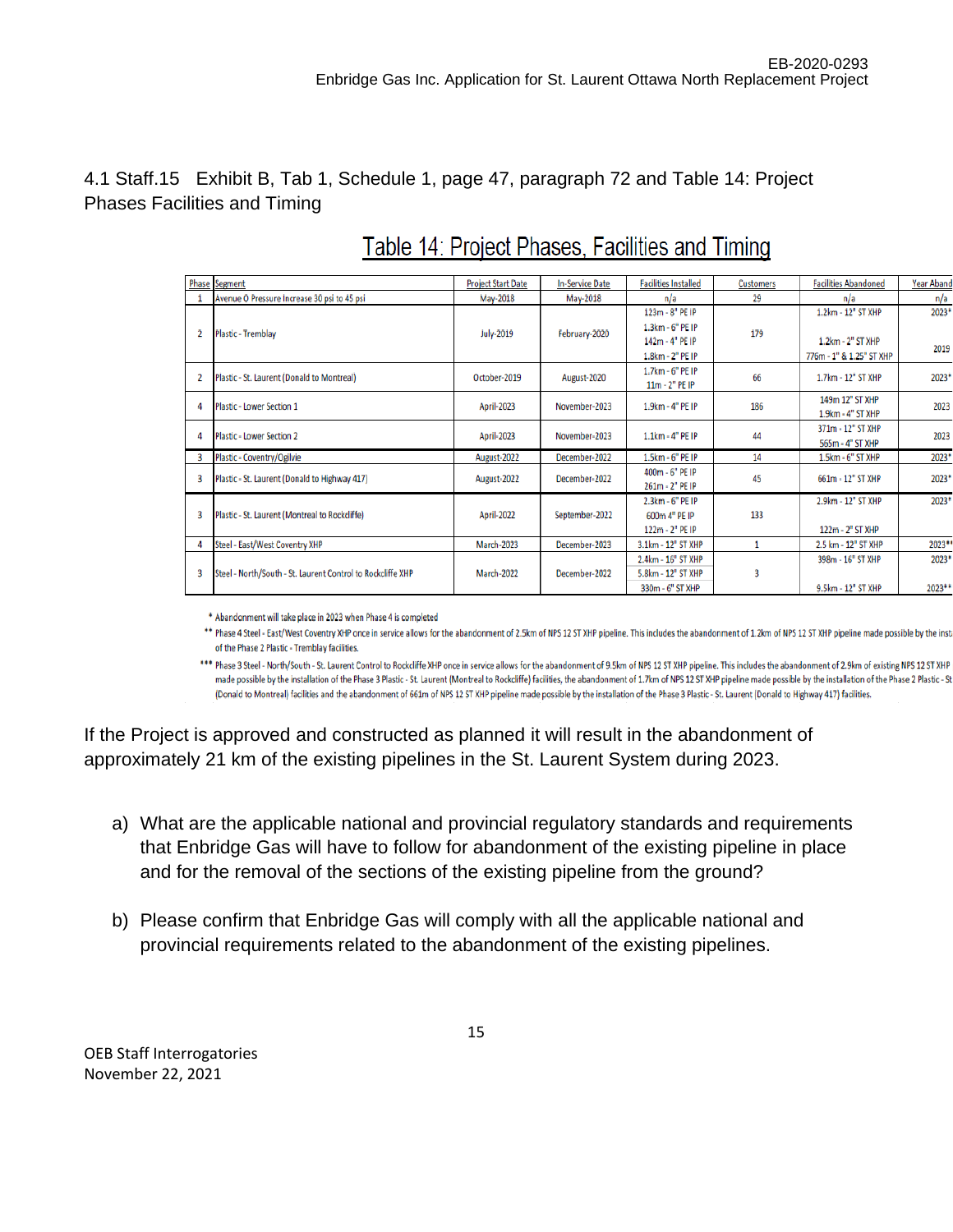- c) Please describe any communication or consultation to date with the Technical Standards and Safety Authority (TSSA) regarding the abandonment of the pipelines.
- d) Please file copies of any correspondence with the TSSA regarding this matter. What are the next steps in communicating with the TSSA regarding the abandonment methods and plans?

### ISSUE 5.0: ROUTE MAP AND FORM OF LANDOWNER AGREEMENTS

5.1 Staff.16 Ref: Exhibit C, Tab 1, Schedule 1, page 7-9: Routing and Letter by Enbridge Gas Inc. to the OEB, August 11, 2021, Project Update

The route for the Project has been determined with input from stakeholders during the consultation. The Ministry of Transportation (MTO) expressed concerns on the location of a pipeline route along Vanier Parkway. Enbridge Gas continued consultation with the MTO on the segment of the route along Vanier Parkway. The OEB placed the proceeding in abeyance to allow time for Enbridge Gas, MTO and RCMP to negotiate the adjustment to the route and reach an agreement on the acceptable route at that location. On August 11, 2021 Enbridge Gas filed a Project update notifying the OEB that an agreement on a mutually acceptable location of that segment was reached. On September 10, 2021 Enbridge Gas filed an updated application including final route for the Project.

- a) Since filing of the updated application on September 10, 2021 have any additional route adjustments been requested by the stakeholders?
- b) If so, please describe the requested adjustments including the location and rationale for the request.
- c) Please provide updates on negotiations with MTO and RCMP and planned timeline for continuing negotiation and process for acquiring permits required by the MTO related to the location near Vanier Parkway?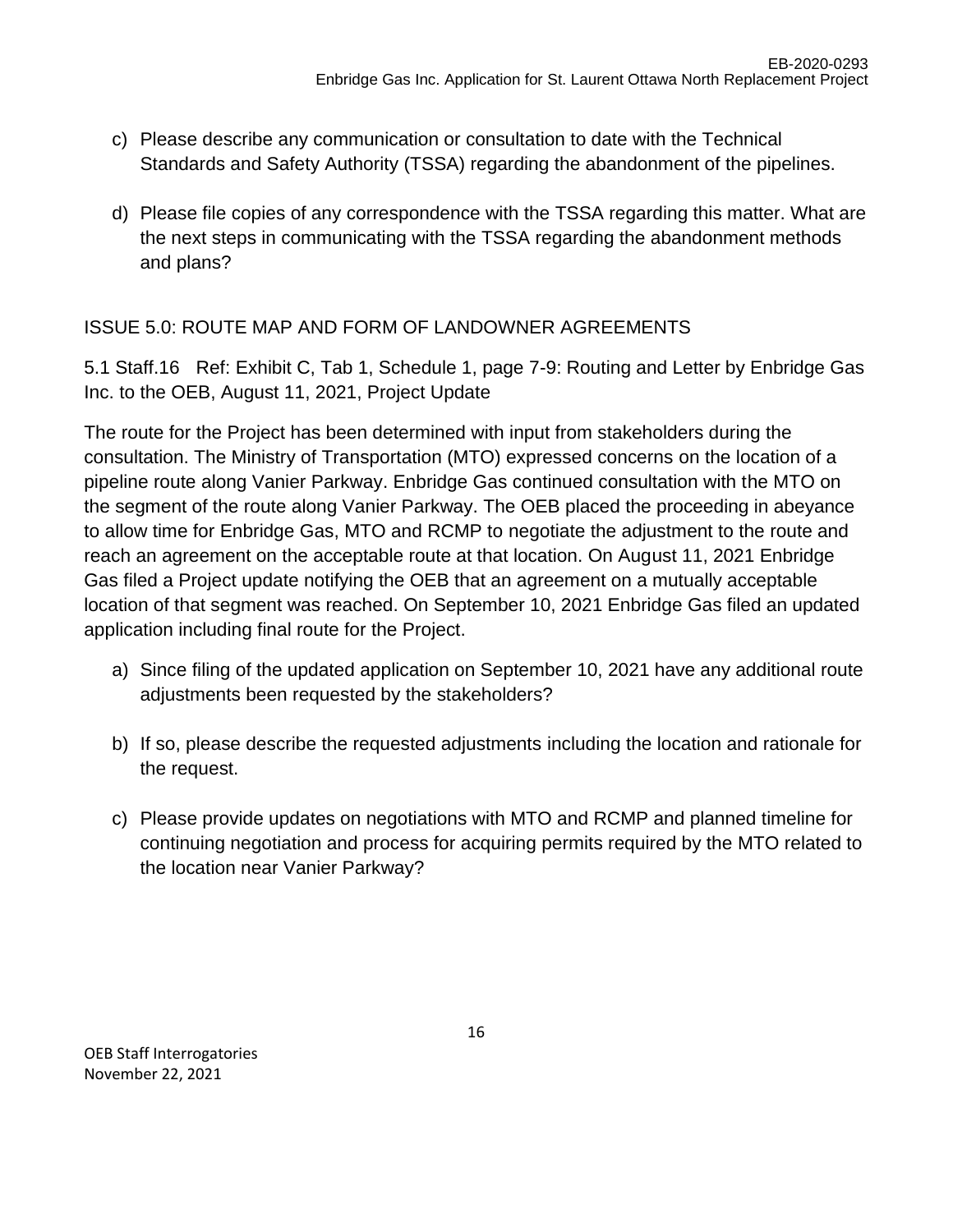5.1 Staff.17 Ref: Exhibit C, Tab 1, Schedule 1, Routing, page 11-12, paragraph 28 and Exhibit E, Tab 1, Schedule 1, pages 2-4: and page x Table 1: Permits and Agreements Required

Enbridge Gas identified in its application the entities that would require approvals, permits and land easements for location, construction and operation of the Project. Enbridge Gas indicated all the permits and agreements required for the Project including the entities issuing these permits and approvals. Table 1 in the evidence presents a list of permits and agreements, describing the purpose and the issuing or approving authority.

- a) Referring to each permit listed in Table 1, please provide the status and anticipated time of each permit/approval application and the expected date of acquiring each of the permits. Discuss any anticipated potential delays that may affect construction schedule for the Project.
- b) Please provide listings of permits and agreements organized by provincial, municipal, federal authorities and other entities if applicable.
- 5.1 Staff.18 Ref: Exhibit E, Tab 1, Schedule 1, pages 1-5; page 2-4: Permits and Agreements Required; and Attachment 1: Working Area Agreement; Attachment 2: Transfer of Easement

Enbridge Gas noted that the majority of the proposed Project will be located within existing road allowances. Enbridge Gas filed the form of Working Area Agreement which has been previously approved by the OEB as part of the OEB's Decision and Order regarding Enbridge Gas's Innes Road Project (EB-2012-0438, OEB Decision and Order, April 11, 2013, pp. 5-6). Enbridge Gas also filed the form of Transfer of Easement Agreement has been previously approved by the OEB as part of the OEB's Decision and Order regarding Enbridge Gas's London Lines Replacement Project (EB-2020-0192, OEB Decision and Order, January 28, 2021, p. 29).

In addition to working area agreements and to the transfer of easement agreements, Enbridge Gas stated that it required Municipal Consent approval to locate the pipelines within the right of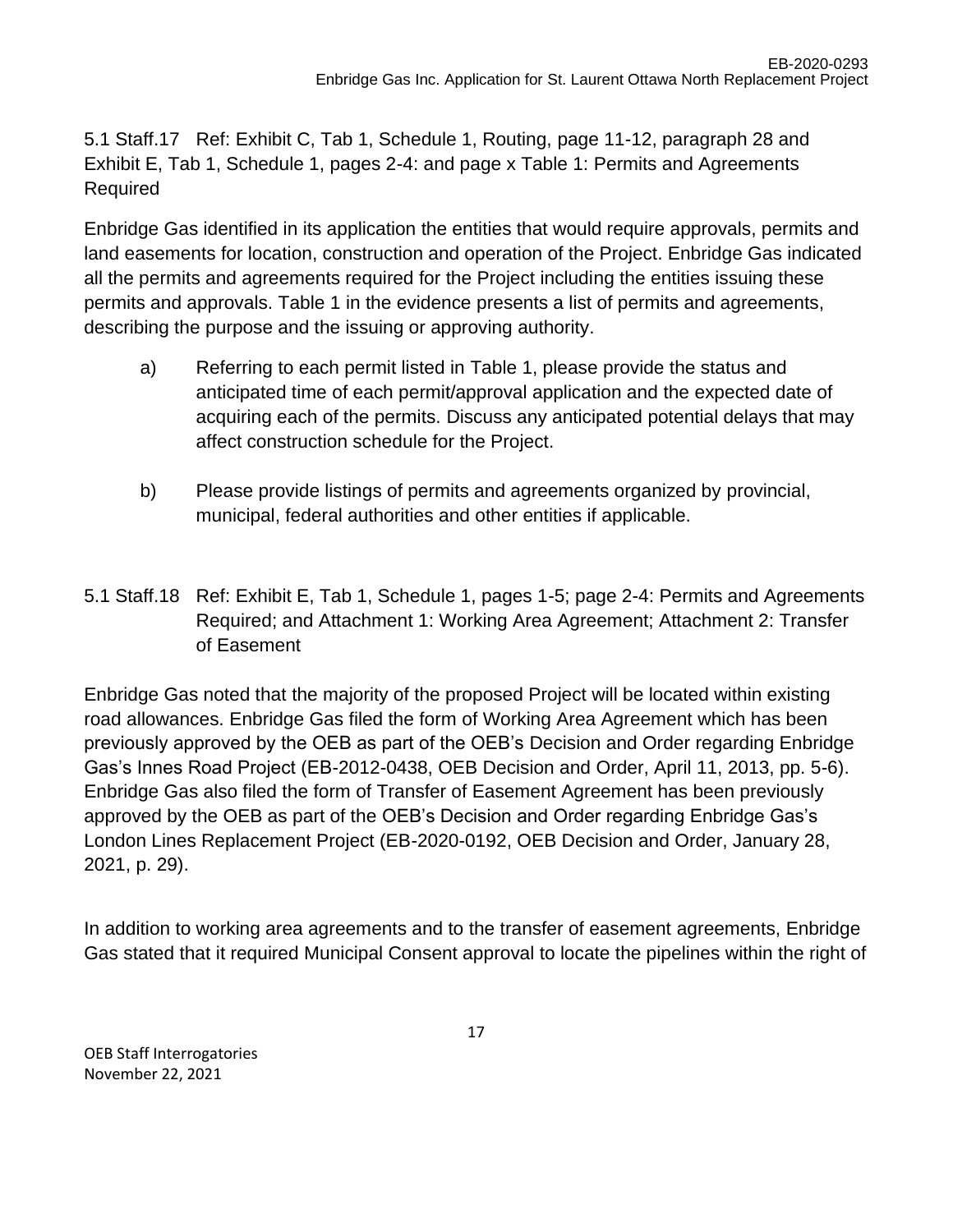way (ROW) from the City of Ottawa and may require the approvals and permits to occupy and use Federal lands may be required from the National Capital Commission (NCC).

- a) Has Enbridge Gas identified locations where the transfer of easement agreements and the working area agreements would be required? Have the landowners of these lands been identified? What is the prospect of acquiring these agreements on time without impacting the Project schedule? Please discuss.
- b) Please discuss any delays and consequences to the Project schedule with respect to timely obtaining any of the required land rights for the Project.
- c) Please describe the process of applying with the City of Ottawa for the required Municipal Consent to occupy the ROW. Provide the status of communication with the City of Ottawa to date and anticipated timeline to acquire the Municipal Consent.
- d) At which stage of Project design and planning does Enbridge Gas expect to locate the areas or segments of the route that would require the approvals by the NCC to occupy the Federal lands? Please discuss and describe the status of the communication with the NCC up to date.

## ISSUE 6.0 INDIGNEOUS CONSULTATION

6.1 Staff.19 Ref: Exhibit C, Tab 1, Schedule 1, page 14, Archeological Assessment; Exhibit F, Tab 1, Schedule 1, pages 1-4 and Attachment 9, pages 1-9, Attachment 10: Indigenous Community Correspondence (as of September 1, 2021)

In accordance with the OEB's Environmental Guidelines, Enbridge Gas contacted on December 3, 2019 the Ministry of Energy Northern Development and Mines (MENDM) in respect to the Crown's duty to consult related to the Project. The MENDM by way of a letter delegated the procedural aspects of the Crown's Duty to Consult for the Project to Enbridge Gas on January 30, 2020 (Delegation Letter).

In the Delegation Letter the MENDM identified two Indigenous communities that Enbridge Gas should consult in relation to the Project: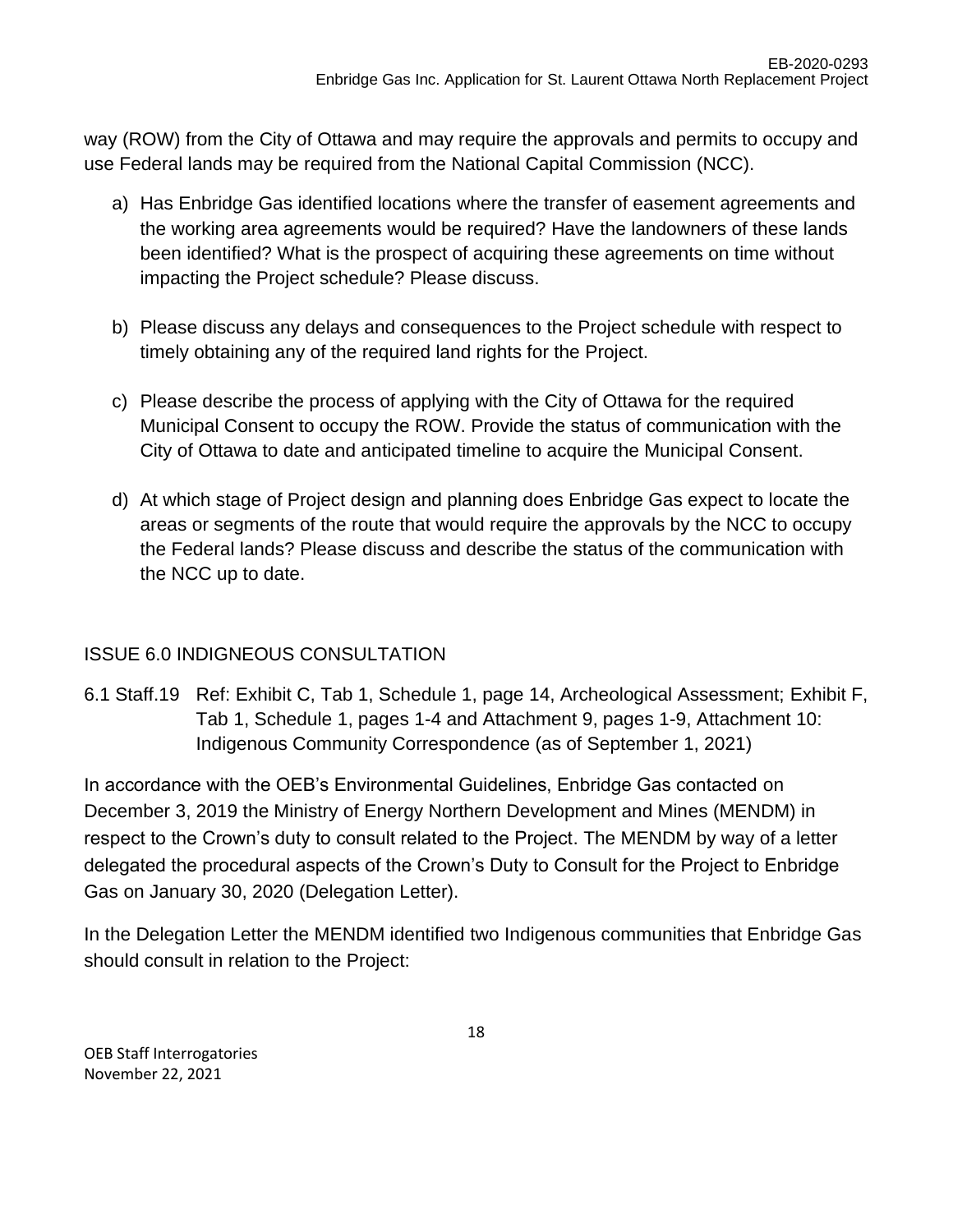- Algonquins of Ontario
- Mohawks of Akwesasne

Enbridge Gas provided the MENDM with its Indigenous Consultation Report (ICR) for the Project on March 2, 2021 and updated on March 4, 2021. The ICR states that Algonquins of Ontario and Mohawks of Akwesasne expressed no concerns or issues related to the Project. On April 13, 2021, Enbridge Gas received a letter from the MENDM indicating that it reviewed the ICR and that, in its opinion, the procedural aspects of consultation undertaken by Enbridge Gas to date are satisfactory (Sufficiency Letter).

Algonquins of Ontario, upon their request, reviewed the Stage 1 Archaeological Assessment report. Enbridge Gas responded to their comments and is committed to involve the Algonquins of Ontario in the Stage 2 Archaeological Assessment field work and provide capacity funding.

- a) Please update the logs on Indigenous consultation activities since September 10, 2021. Please summarize any issues and concerns Algonquins of Ontario and Mohawks of Akwesasne raised since September 10, 2021.
- b) If any issues were raised, please describe Enbridge Gas's plans, actions and commitments to address these concerns and resolve the outstanding issues.
- c) Please update the evidence with any correspondence between the MENDM and Enbridge Gas after the receipt of the Sufficiency Letter, dated April 13, 2021, regarding the MENDM's review of Enbridge Gas's Indigenous consultation activities.
- d) Please confirm Enbridge Gas's commitment to involve the Algonquins of Ontario in field work in Stage 2 Archaeological Assessment.

ISSUE 7.0 CONDITIONS OF APPROVAL

7.1 Staff.20 Ref: Exhibit A, Tab 2, Schedule 1

Enbridge Gas has applied for leave to construct facilities under section 90(1) of the OEB Act.

The OEB's standard conditions of approval for section 90 applications are provided below.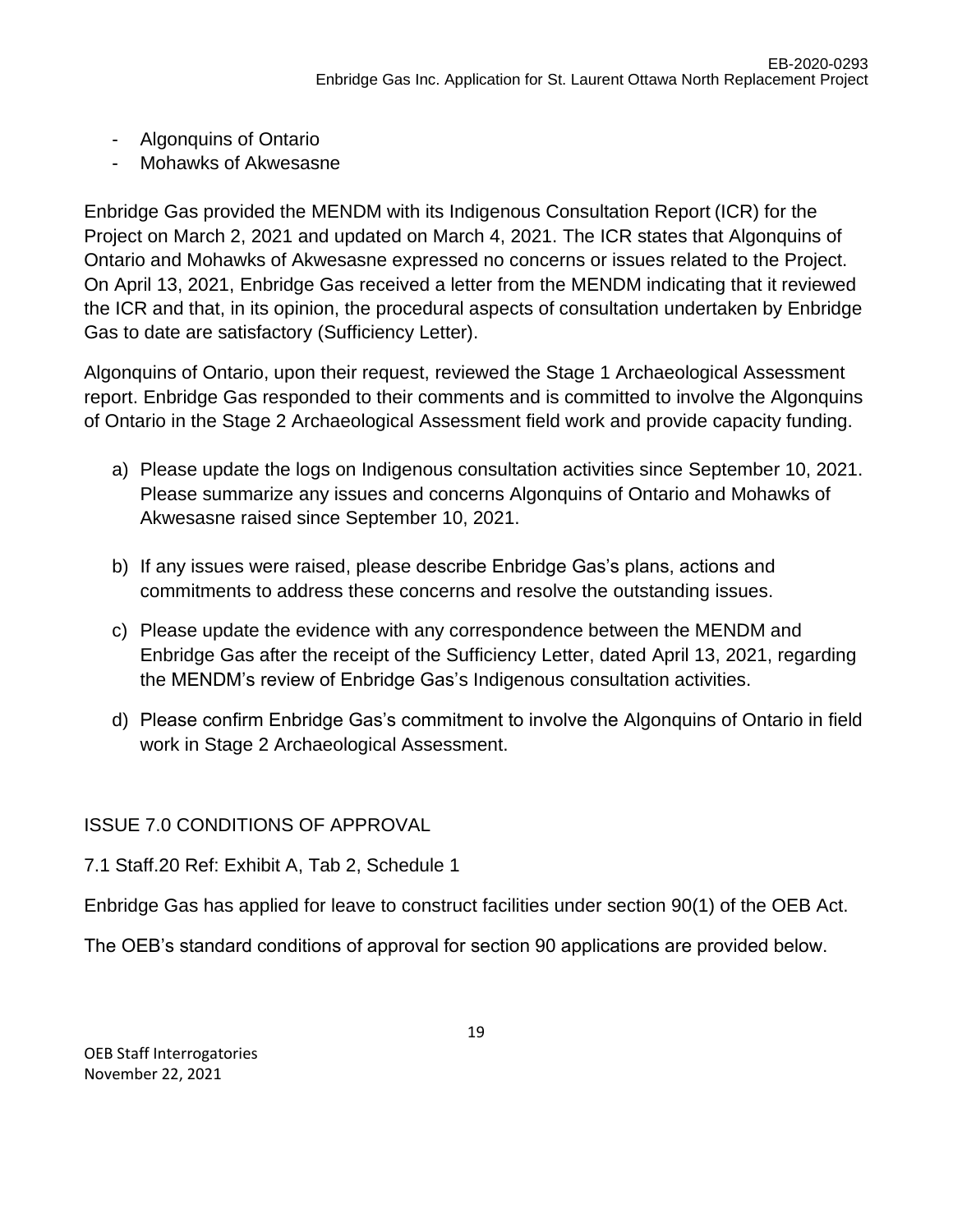a) Please comment on the standard conditions of approval. If Enbridge Gas does not agree with any of the standard conditions of approval, please identify the specific conditions that Enbridge Gas disagrees with. Please specify any changes, amendments or additional conditions to the standard conditions. Explain the rationale for any proposed changes or amendments.

#### **Leave to Construct Application under Section 90 of the OEB Act**

#### **Enbridge Gas Inc. EB-2020-0293 DRAFT Standard Conditions of Approval**

- 1. Enbridge Gas Inc. shall construct the facilities and restore the land in accordancewith the OEB's Decision and Order in EB-2020-0293 and these Conditions of Approval.
- 2. (a) Authorization for leave to construct shall terminate 12 months after thedecision is issued, unless construction has commenced prior to that date. (b) Enbridge Gas Inc. shall give the OEB notice in writing:
	- i. of the commencement of construction, at least 10 days prior to the date construction commences
	- ii. of the planned in-service date, at least 10 days prior to the date the facilitiesgo into service
	- iii. of the date on which construction was completed, no later than 10 days following the completion of construction
	- iv. of the in-service date, no later than 10 days after the facilities go into service
- 3. Enbridge Gas Inc. shall obtain all necessary approvals, permits, licences, certificates, agreements and rights required to construct, operate and maintain the Project.
- 4. Enbridge Gas Inc. shall implement all the recommendations of the Environmental Report filed in the proceeding, and all the recommendations and directives identified by the Ontario Pipeline Coordinating Committee review.
- 5. Enbridge Gas Inc. shall advise the OEB of any proposed change to OEB-approved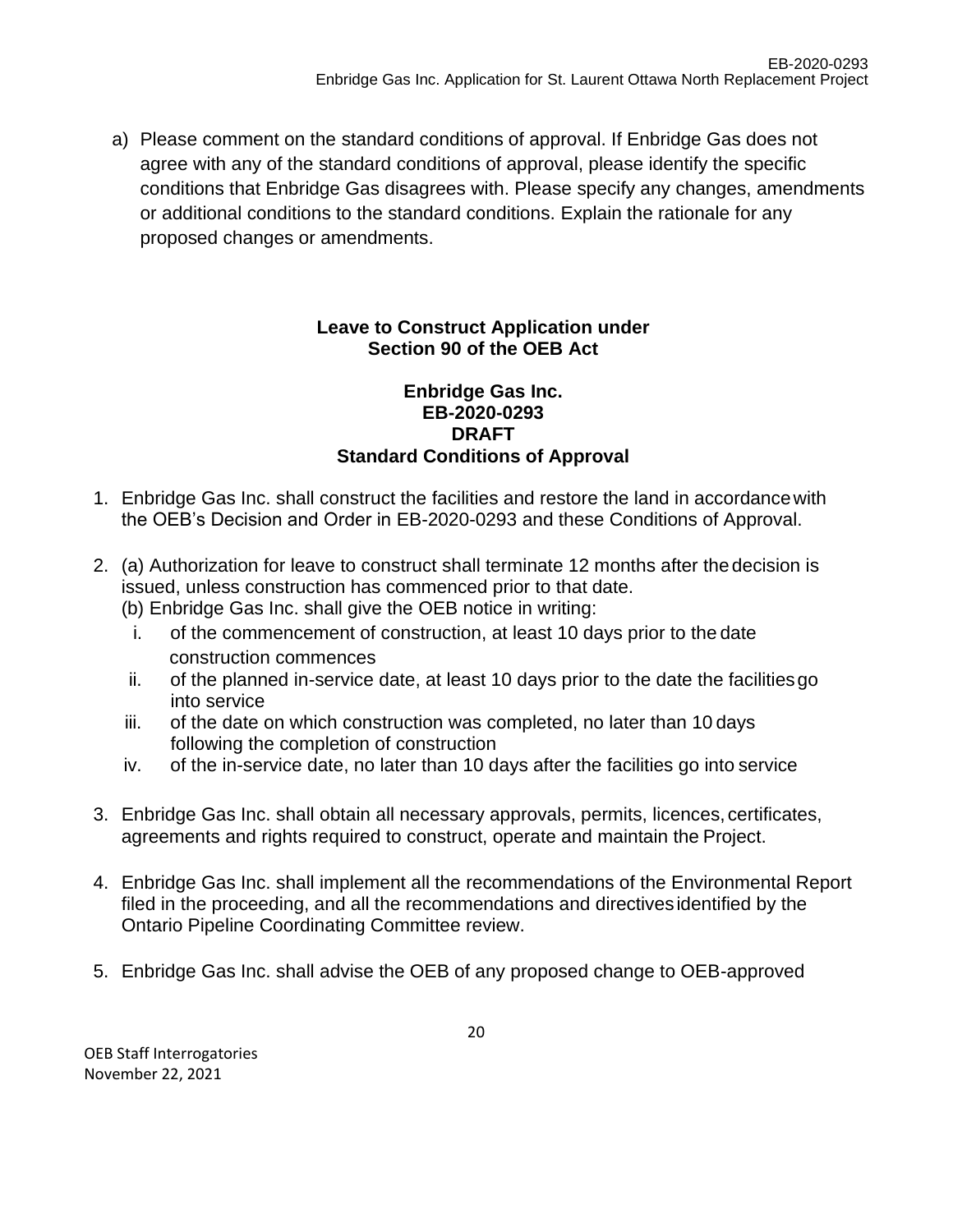construction or restoration procedures. Except in an emergency, Enbridge Gas Inc. shall not make any such change without prior notice to and written approval of the OEB. In the event of an emergency, the OEB shall be informed immediately after the fact.

- 6. Concurrent with the final monitoring report referred to in Condition 7(b), Enbridge Gas Inc. shall file a Post Construction Financial Report, which shall provide a variance analysis of project cost, schedule and scope compared to the estimates filed in this proceeding, including the extent to which the project contingency was utilized. Enbridge Gas Inc. shall also file a copy of the Post Construction Financial Report in the proceeding where the actual capital costs of the project are proposed to be included in rate base or any proceeding where Enbridge Gas Inc. proposes to start collecting revenues associated with the Project, whichever is earlier. Both during and after construction, Enbridge Gas Inc. shall monitor the impacts of construction, and shall file with the OEB one electronic (searchable PDF) version of each of the following reports:
	- a) A post construction report, within three months of the in-service date, which shall:
		- i. provide a certification, by a senior executive of the company, of Enbridge Gas Inc. adherence to Condition 1
		- ii. describe any impacts and outstanding concerns identified during construction
		- iii. describe the actions taken or planned to be taken to prevent or mitigate any identified impacts of construction
	- iv. include a log of all complaints received by Enbridge Gas Inc., including the date/time the complaint was received, a description of the complaint, any actions taken to address the complaint, the rationale for taking such actions
	- v. provide a certification, by a senior executive of the company, that the company has obtained all other approvals, permits, licenses, and certificates required to construct, operate, and maintain the proposed project
	- b) A final monitoring report, no later than fifteen months after the in-servicedate, or, where the deadline falls between December 1 and May 31, the following June 1, which shall:
		- i. provide a certification, by a senior executive of the company, of Enbridge Gas Inc. adherence to Condition 4
		- ii. describe the condition of any rehabilitated land
	- iii. describe the effectiveness of any actions taken to prevent or mitigate any identified impacts of construction
	- iv. include the results of analyses and monitoring programs and any recommendations arising therefrom
	- v. include a log of all complaints received by Enbridge Gas Inc., including the